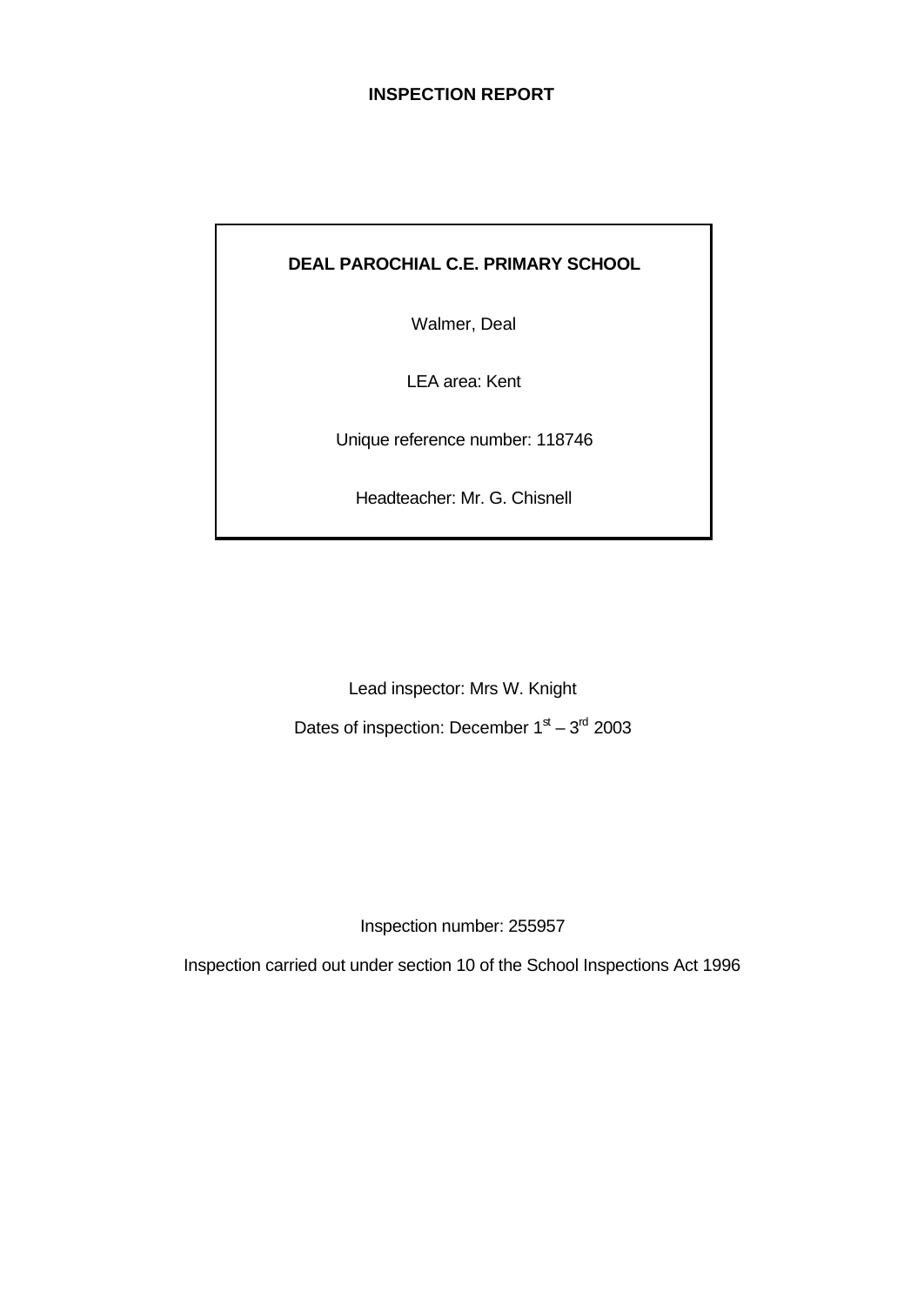### © Crown copyright 2004

This report may be reproduced in whole or in part for non-commercial educational purposes, provided that all extracts quoted are reproduced verbatim without adaptation and on condition that the source and date thereof are stated.

Further copies of this report are obtainable from the school. Under the School Inspections Act 1996, the school must provide a copy of this report and/or its summary free of charge to certain categories of people. A charge not exceeding the full cost of reproduction may be made for any other copies supplied.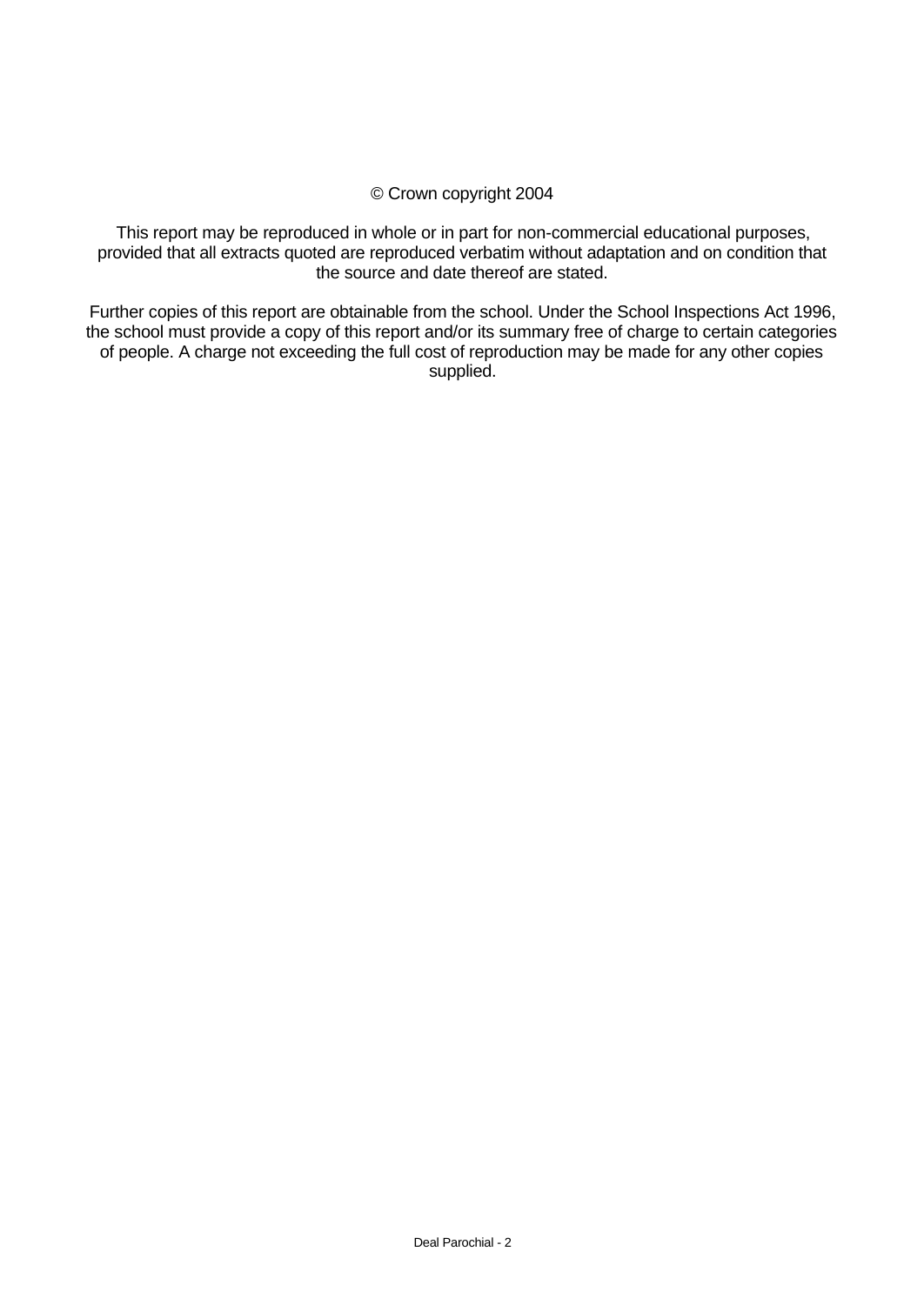## **INFORMATION ABOUT THE SCHOOL**

| Type of school:                                       | Primary school                        |
|-------------------------------------------------------|---------------------------------------|
| School category:                                      | Voluntary aided                       |
| Age range of pupils:                                  | 4 - 11                                |
| Gender of pupils:                                     | Mixed                                 |
| Number on roll:                                       | 197                                   |
| School address:                                       | Gladstone Road<br>Walmer              |
| Postcode:                                             | Deal<br>CT147ER                       |
| Telephone number:                                     | 01304 374464                          |
| Fax number:                                           | 01304 370900                          |
| Appropriate authority:<br>Name of chair of governors: | The governing body<br>Rev. C. Spencer |
| Date of previous inspection:                          | October 1998                          |

# **CHARACTERISTICS OF THE SCHOOL**

Deal Parochial is a voluntary aided Church of England school of broadly average size. An average proportion of pupils are entitled to free school meals. Nearly all of the pupils are white. Most pupils who are admitted in reception remain in the school to the age of 11. The percentage of pupils with English as an additional language is slightly above average and increasing and some extra support is provided to meet their needs. The number of pupils with special educational needs is well below average. The school serves a mixed socio-economic area and is largely chosen by parents because of its religious status. The school is particularly proud of its distinctive Christian ethos and many families have a long association with the school. Although attainment on entry is different for each intake it is broadly average overall.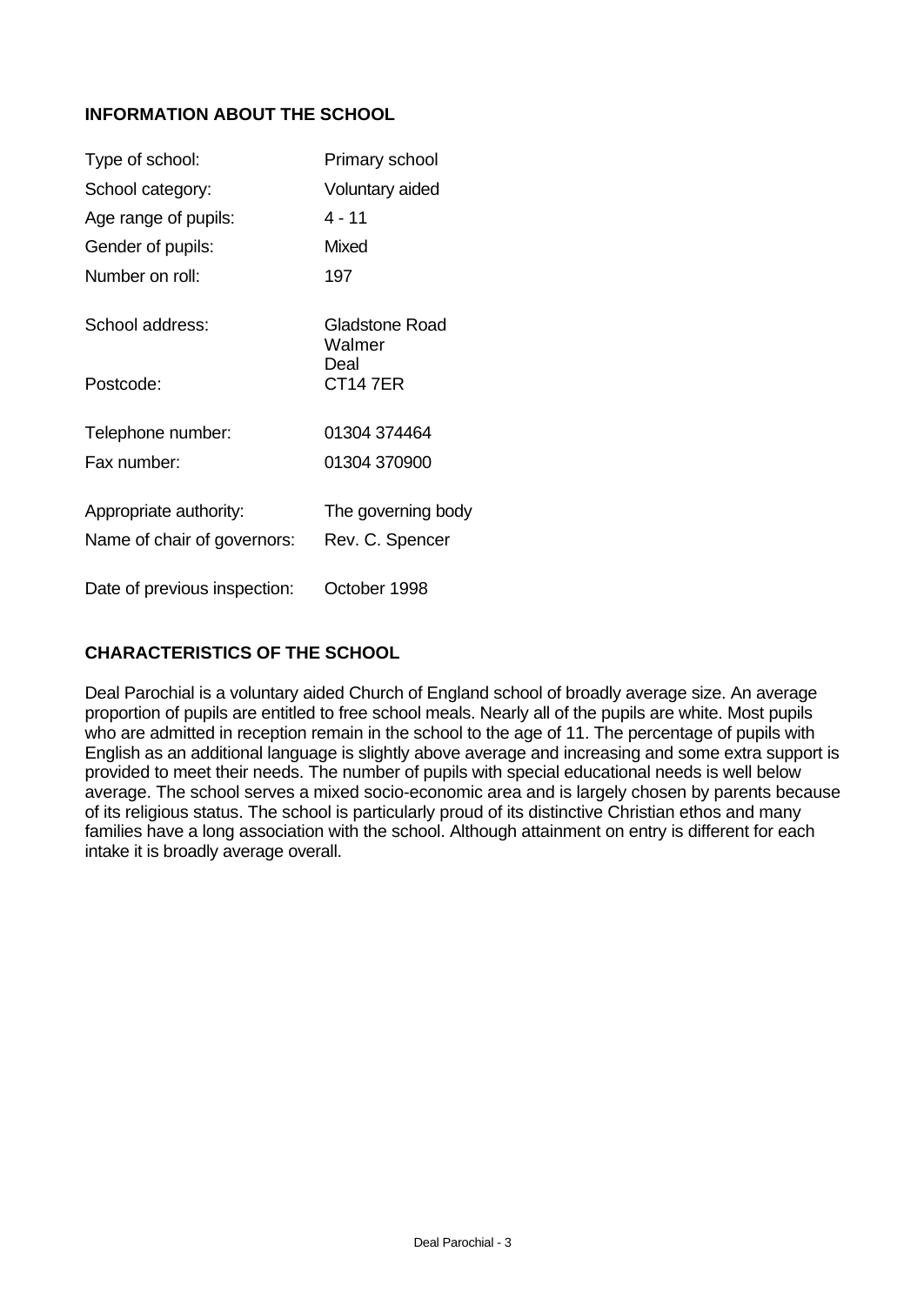## **INFORMATION ABOUT THE INSPECTION TEAM**

|       | Members of the inspection team |                | <b>Subject responsibilities</b>                                                                                      |
|-------|--------------------------------|----------------|----------------------------------------------------------------------------------------------------------------------|
| 12172 | <b>Wendy Knight</b>            | Lead inspector | Mathematics, design and<br>technology, geography, music and<br>English as an additional language                     |
| 11575 | <b>Catherine Fish</b>          | Lay inspector  |                                                                                                                      |
| 31029 | <b>Peter Thrussell</b>         | Team inspector | English, information and<br>communication technology, history<br>physical education and special<br>educational needs |
| 30705 | <b>Graham Stephens</b>         | Team inspector | Foundation Stage, science, and art<br>and design                                                                     |

The inspection contractor was:

Serco QAA Herringston Barn **Herringston Dorchester** Dorset DT2 9PU

Any concerns or complaints about the inspection or the report should be made initially to the inspection contractor. The procedures are set out in the leaflet *'Complaining about Ofsted Inspections'*, which is available from Ofsted Publications Centre (telephone 07002 637833) or Ofsted's website (www.ofsted.gov.uk).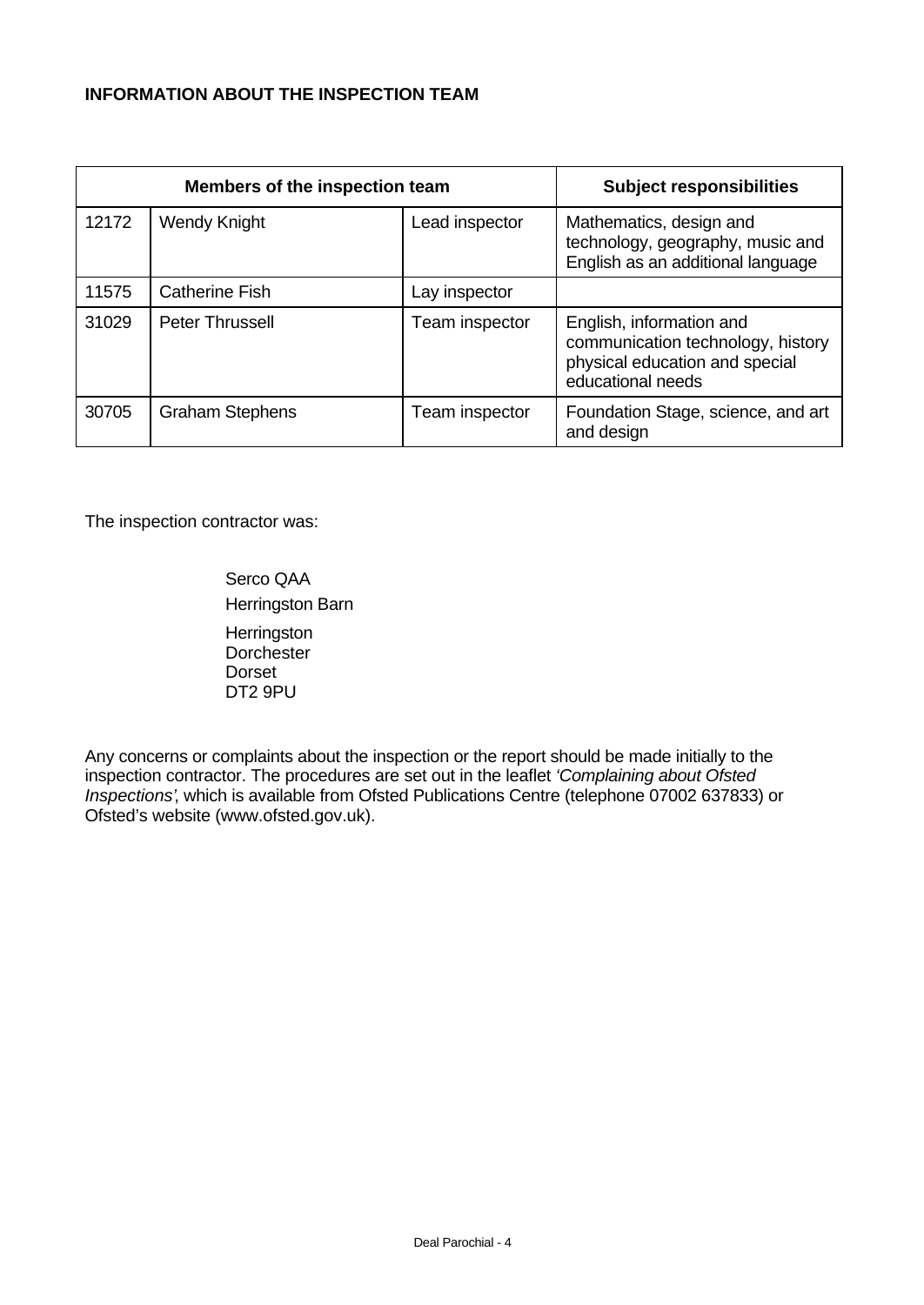## **REPORT CONTENTS**

|                                                                                                                                    | Page |
|------------------------------------------------------------------------------------------------------------------------------------|------|
| <b>PART A: SUMMARY OF THE REPORT</b>                                                                                               | 6    |
| <b>PART B: COMMENTARY ON THE MAIN INSPECTION FINDINGS</b>                                                                          |      |
| <b>STANDARDS ACHIEVED BY PUPILS</b>                                                                                                | 8    |
| Standards achieved in areas of learning, subjects and courses                                                                      |      |
| Pupils' attitudes, values and other personal qualities                                                                             |      |
| <b>QUALITY OF EDUCATION PROVIDED BY THE SCHOOL</b>                                                                                 | 11   |
| Teaching and learning<br>The curriculum<br>Care, guidance and support<br>Partnership with parents, other schools and the community |      |
| <b>LEADERSHIP AND MANAGEMENT</b>                                                                                                   | 16   |
| <b>PART C: THE QUALITY OF EDUCATION IN AREAS OF LEARNING AND</b><br><b>SUBJECTS</b>                                                | 18   |
| AREAS OF LEARNING IN THE FOUNDATION STAGE                                                                                          |      |
| <b>SUBJECTS IN KEY STAGES 1 and 2</b>                                                                                              |      |
| <b>PART D: SUMMARY OF THE MAIN INSPECTION JUDGEMENTS</b>                                                                           | 29   |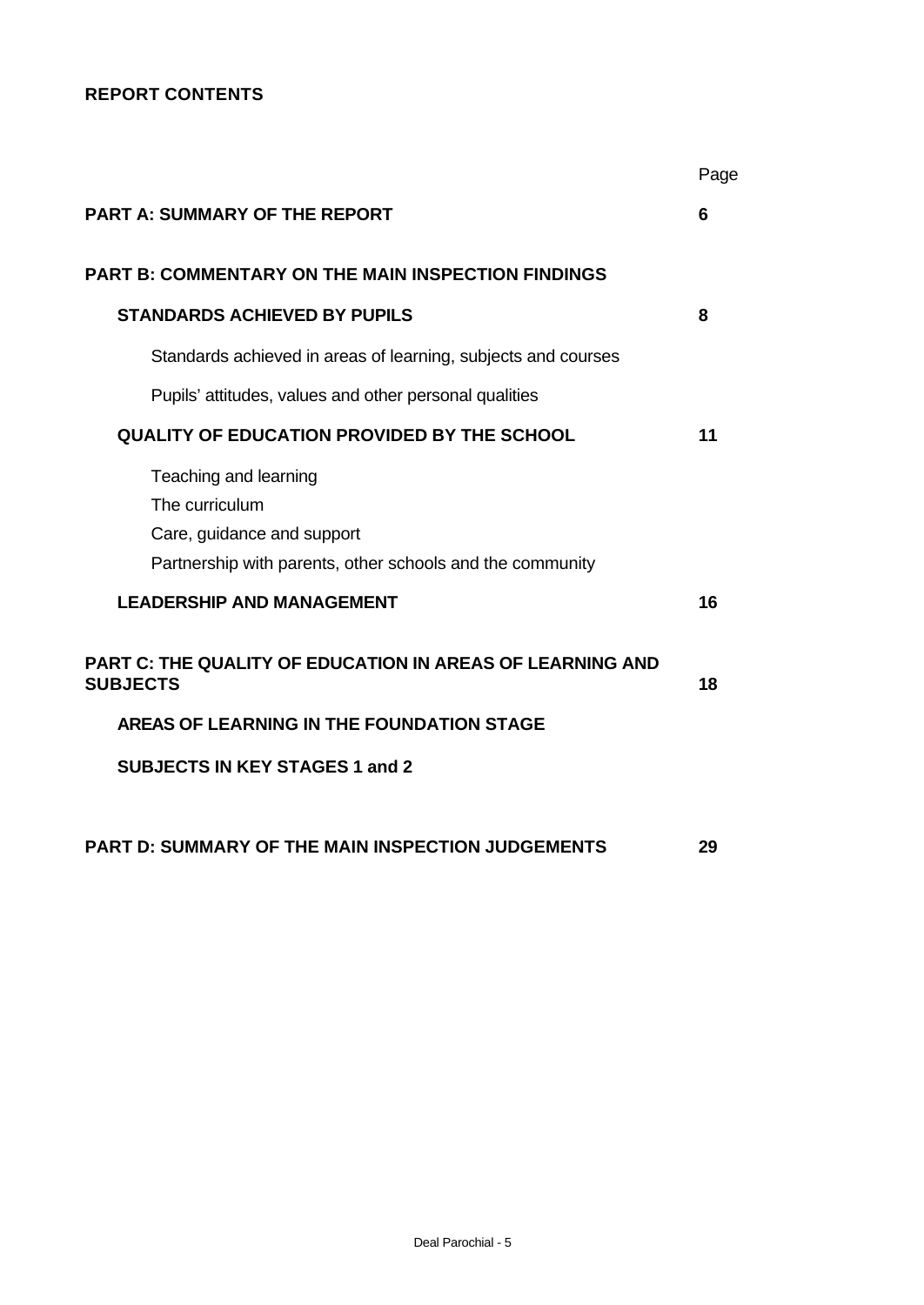### **PART A: SUMMARY OF THE REPORT**

#### **OVERALL EVALUATION**

The school is **effective**. Pupils achieve well overall in English and mathematics. By Year 6 standards are above average in English and mathematics and are average in science. Teaching and learning are good in reception and Years 3 to 6, and sound in Years 1 and 2. The school is well led and managed by the headteacher. It gives good value for money.

The school's main strengths and weaknesses are:

- Pupils are consistently well taught in reception and Years 5 and 6 but although teaching is sound, it is less effective in Years 1 and 2.
- Standards are above average in English and mathematics across the school.
- Although pupils for whom English is an additional language and those with special educational needs achieve satisfactorily, work is not always well enough matched to their specific needs.
- The headteacher has a clear vision for the school and a strong sense of purpose.
- By Year 6 pupils are mature, responsible and perceptive; despite this they are not given enough opportunities to learn independently.
- There are very good and constructive relationships based on the caring Christian ethos.
- Speaking and listening skills are not consistently and actively promoted in lessons in Years 1 to 6.
- The school has well-established links with the local Christian community.

The school has improved satisfactorily since the time of the last inspection. While standards have risen faster than nationally in Year 2, they have not risen as much in Year 6. The teaching is better overall, but is still less effective in Years 1 and 2. Monitoring of teaching is now being used to improve its effectiveness and long-term financial planning is better.

| <b>Results in National</b><br>Curriculum tests at the end |      | similar schools |      |      |
|-----------------------------------------------------------|------|-----------------|------|------|
| of Year 6, compared with:                                 | 2001 | 2002            | 2003 | 2003 |
| English                                                   |      |                 | B    | B    |
| mathematics                                               |      |                 |      |      |
| science                                                   |      |                 |      |      |

#### **STANDARDS ACHIEVED**

*Key: A - well above average; B – above average; C – average; D – below average; E – well below average Similar schools are those whose pupils attained similarly at the end of Year 2.*

**Achievement is good** overall. Most children achieve the goals they are expected to reach by the end of reception and they are all achieving well. Standards are currently above average in reading, writing and mathematics by the end of Year 2 and in English and mathematics in Year 6 and pupils are now achieving well in English and mathematics. Pupils' speaking and listening skills are not as good as they could be. Standards in art, information and communication technology, geography and music are broadly average and pupils achieve satisfactorily in these subjects.

**Pupils' personal qualities, including their spiritual, moral, social and cultural development,**

**are good**. Pupils' attitudes and behaviour are good although a small minority of pupils in Years 1 and 2 sometimes take too long to respond to instructions. Pupils are courteous and friendly. Attendance is also good and pupils arrive punctually. Pupils learn to work together, to know right from wrong and have regular opportunities to pray and reflect but there are limited opportunities to appreciate the diverse cultures within British society.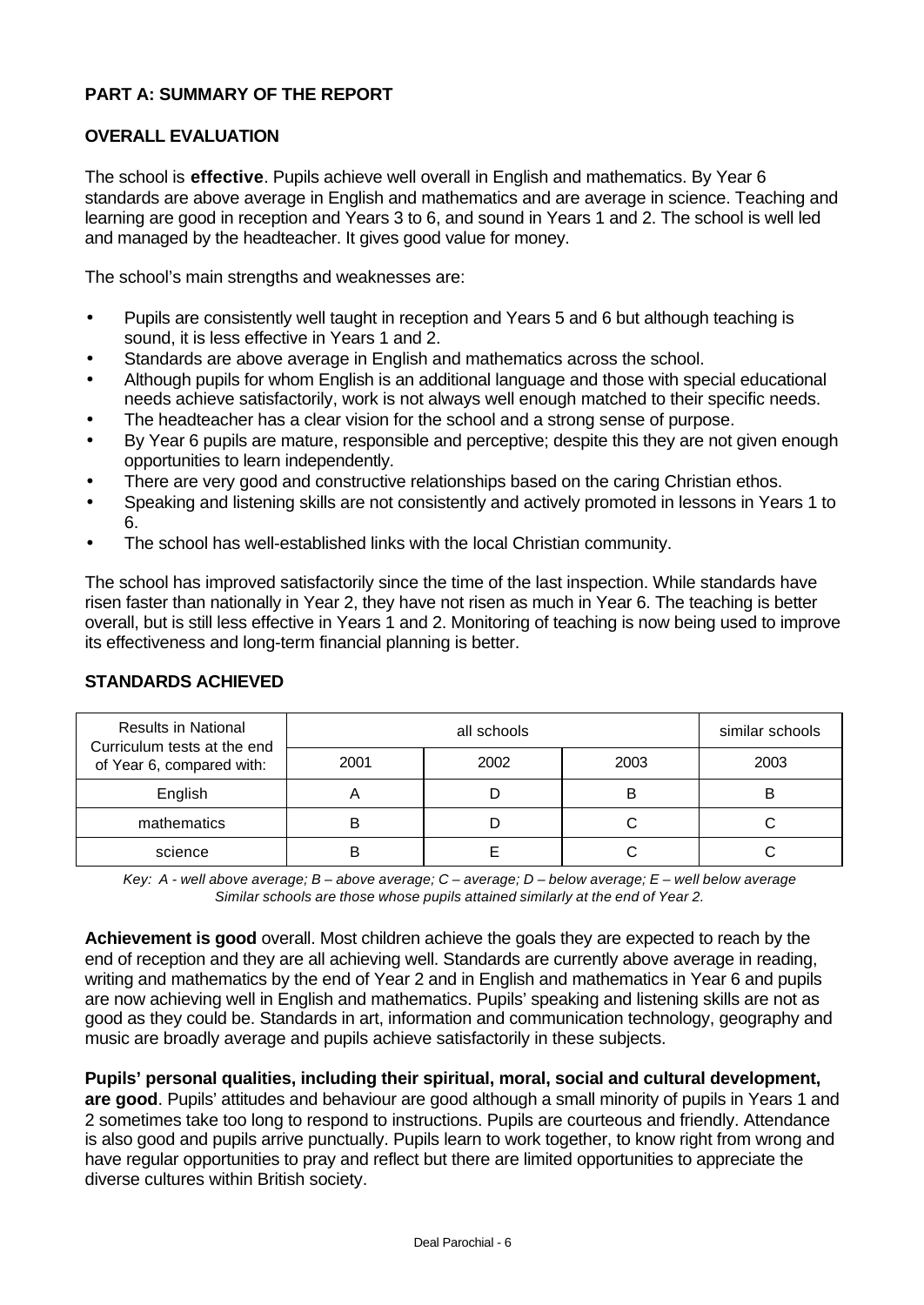### **QUALITY OF EDUCATION**

**The overall quality of education is good**. **Teaching and learning are good overall** but less effective in Years 1 and 2. Because pupils in Years 3 to 6 are expected to work hard they are regularly productive but not enough is expected of Year 1 and 2 pupils in some lessons. Lessons are well planned and interest is stimulated through good use of resources, especially information and communication technology. Although pupils have the skills to work independently, teachers seldom offer opportunities for them to do so. Assessment is very good in reception, where it is used very effectively to plan work for all children. It is satisfactory elsewhere. Information is used to set suitable targets in English and mathematics, which ensures good progress as pupils usually know what they need to learn next and how to improve. It is not always used effectively to meet all the pupils' different needs in other subjects and over the longer term. There is a good range of extra-curricular activities. The care and support given to pupils are very good. The school's partnership with parents is effective, particularly in the arrangements made to seek their views. There are very good links with local churches.

### **LEADERSHIP AND MANAGEMENT**

**Leadership and management are good.** The headteacher and the deputy headteacher share a clear vision for the school. The headteacher has identified the most important areas where the school needs to improve and his leadership is purposeful. The headteacher and deputy headteacher are setting good examples in developing the curriculum. The school is inclusive. The work of the governing body is sound. Governors actively support the senior staff, meet all statutory requirements, and are developing ways in which they can monitor the subject co-ordinators' work more effectively. Management is good. Information from monitoring the school's work is being used well to improve provision.

### **PARENTS' AND PUPILS' VIEWS OF THE SCHOOL**

Parents are pleased with the school. They are happy that it provides a caring, Christian education and feel their children like the school, are well taught and are expected to work hard. There were a few reservations about the regular setting of homework and inspectors found there was some inconsistency but the parents' group had already raised these issues and the school is responding to their comments. Pupils also show good levels of satisfaction. They like the school and enjoy playing and learning together. They feel they are listened to and are helped by teachers with their work but a significant proportion felt they were not trusted enough to work independently and inspectors agree.

#### **IMPROVEMENTS NEEDED**

The most important things the school should do to improve are:

- Improve the teaching so that all lessons are as good as the best.
- Use assessment information to ensure all pupils, including those with special educational needs and English as an additional language, achieve as well as they could at all times.
- Actively promote the speaking and listening skills of pupils in Years 1 to 6.
- Provide regular opportunities for pupils to apply their literacy, numeracy and information and communication technology skills and to learn independently.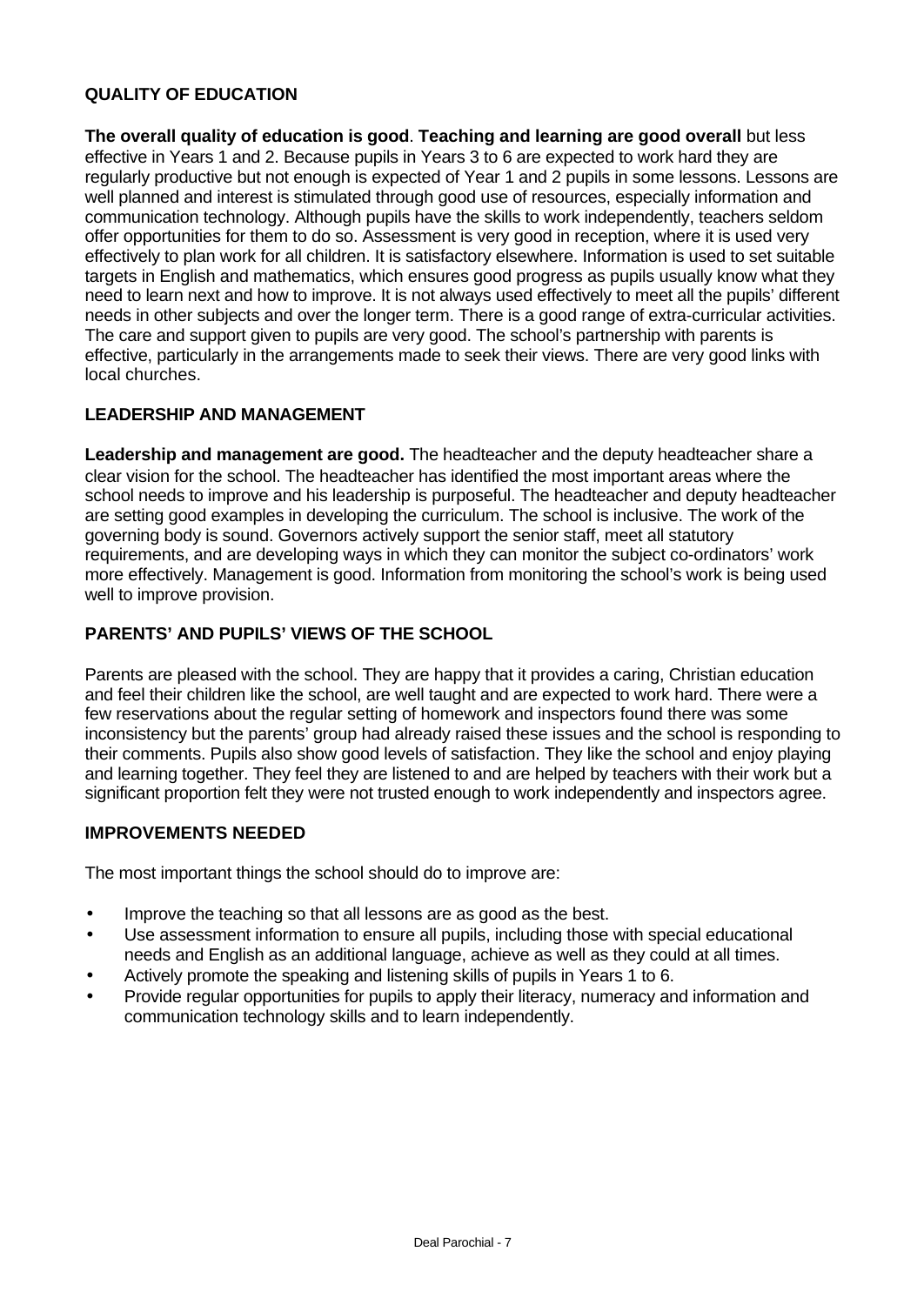### **PART B: COMMENTARY ON THE INSPECTION FINDINGS**

### **STANDARDS ACHIEVED BY PUPILS**

#### **Standards achieved in areas of learning, subjects and courses**

Achievement is good overall, and standards are above average in English and mathematics in Year 2 and Year 6. Achievement is currently good for pupils in reception, and in Year 2 and Year 6 in English and mathematics.

#### **Main strengths and weaknesses**

- Pupils achieve well in acquiring skills in reading, writing and mathematics throughout the school.
- Speaking and listening skills are not as good as they could be.
- Pupils do not apply their skills enough, including through independent work.
- When suitable work is planned pupils with special educational needs and English as an additional language achieve well, but tasks are not always sufficiently well matched to their specific needs.

#### **Commentary**

1. The current standards in reception, after less than a term, are average, but children are achieving well in lessons in response to good teaching. Pupils now in Year 1 reached above average standards in communication, language and literacy, mathematics and creative development at the end of reception and almost all met the early learning goals in physical development.

*The tables shown in this commentary give average points scores for pupils. Each level in the national curriculum is given a number of points. Pupils are expected to move on one point every term, so if a school's scores are one point above the national, their pupils are, typically, a term ahead.*

| Standards in: | School results | National results |
|---------------|----------------|------------------|
| reading       | 16.9 (17.8)    | 15.9 (15.8)      |
| writing       | 16.1 (16.0)    | 14.8 (14.4)      |
| mathematics   | 18.1 (18.5)    | 16.4 (16.5)      |

#### *Standards in national tests at the end of Year 2 – average point scores in 2003*

*There were 30 pupils in the year group. Figures in brackets are for the previous year*

2. The 2003 results for Year 2 were average in reading, above average in writing and well above in mathematics compared with similar schools and well above average in reading, writing and mathematics compared with schools nationally, indicating that achievement was good last year. Teacher assessments in science were broadly average overall. Current standards in Year 2 are above average overall in English and mathematics, but remain average in science. Pupils are still achieving well. Although this good achievement reflects the effective teaching of basic skills seen on the inspection for Years 1 and 2, the lack of opportunities for applying skills across the curriculum slows subsequent progress in Years 3 and 4 and adversely affects standards in Year 6.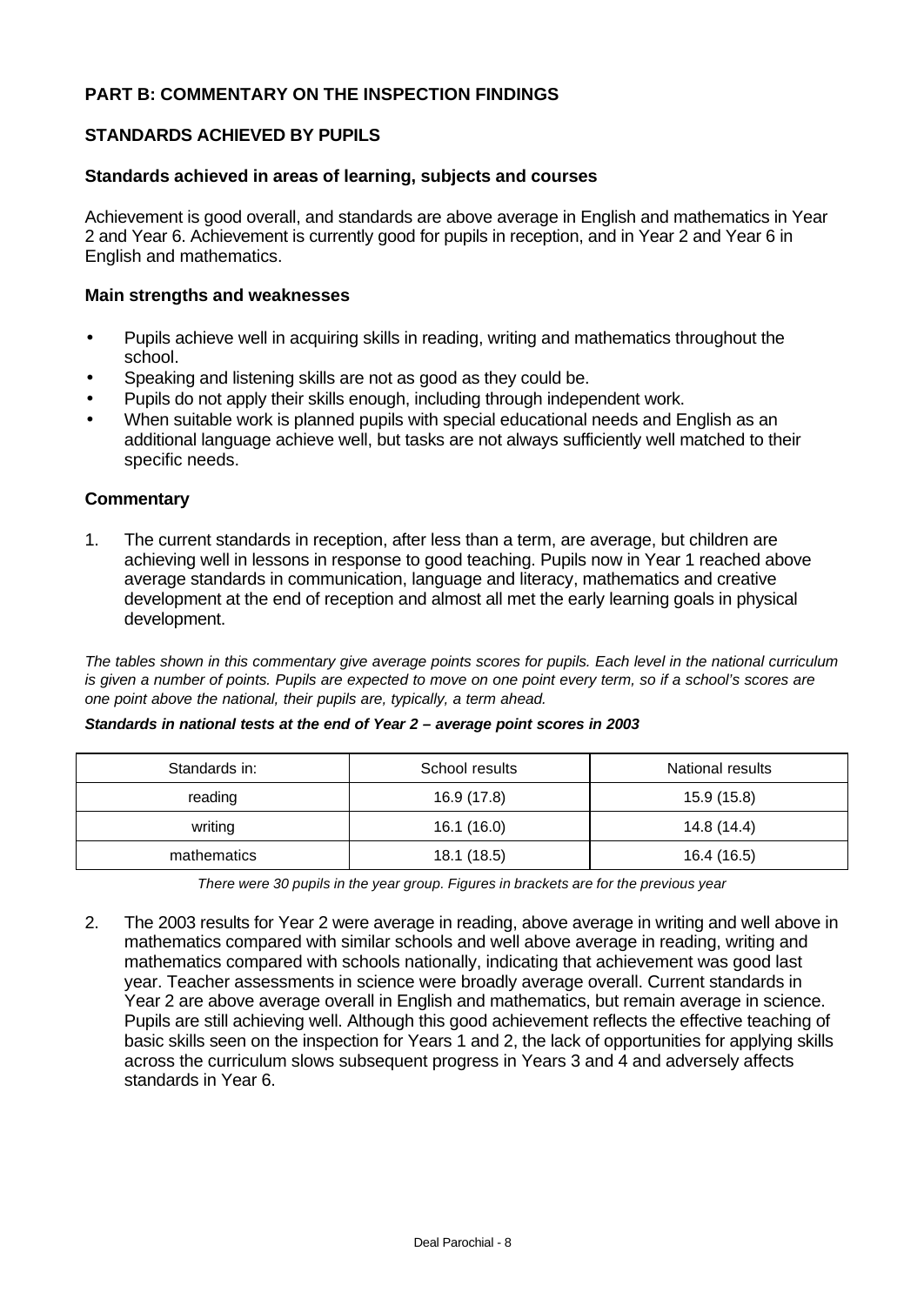| Standards in: | School results | National results |
|---------------|----------------|------------------|
| English       | 27.6 (26.2)    | 27.0 (27.0)      |
| mathematics   | 27.0 (26.4)    | 27.0 (26.7)      |
| science       | 28.8 (26.6)    | 28.8 (28.3)      |

#### *Standards in national tests at the end of Year 6 – average point scores in 2003*

*There were 38 pupils in the year group. Figures in brackets are for the previous year*

- 3. Results at the end of Year 6 in 2003 were above average in English and average in mathematics and science compared with schools nationally and when compared to schools in which pupils gained similar scores in Year 2. However, they are below average in English and mathematics and well below average in science compared to schools with similar numbers of pupils on free school meals and the school is not satisfied with these outcomes. The performance of Year 6 pupils leaving in July indicated that achievement was satisfactory overall since their standards were judged to be average on starting school. However, the current Year 6 are achieving well in English and mathematics and are set to reach above average standards in national tests now that targets are being used to check progress regularly and teachers' expectations are higher. Pupils are confident readers and keen writers but their speaking and listening skills, although average, are not as well developed as they could be. In mathematics pupils' mental calculation is still not rapid enough although they are good at doing written calculations.
- 4. Pupils are achieving satisfactorily in other subjects. They achieve satisfactorily in art, information and communication technology, geography and music lessons, generally, but assessment is not being used effectively in these subjects to meet pupils' different needs. Nearly all work is planned in these subjects is for reaching broadly average standards and there is seldom enough challenge for higher attaining pupils. Opportunities for independently applying the range of skills acquired are limited.
- 5. Pupils with special educational needs achieve satisfactorily overall. They achieve well when they receive support from adults and are able to complete similar work to their peers, and when they are working on the targets in their individual education plans, but too much of the class work is too difficult when they are not directly helped. Although pupils for whom English is an additional language achieve as well as their peers in most lessons, they also make satisfactory progress over the long term. Their progress in using English is regularly assessed and external support is provided in small groups on the basis of their immediate needs, but their specific needs in terms of conceptual development and the understanding of subtleties and nuances of the English language are not identified and a suitably planned programme of interventions to enable them to make faster progress is not provided even when they are supported in small groups.

## **Pupils' attitudes, values and other personal qualities**

Pupils' attitudes to school are good. Behaviour in and around the school is good although the behaviour of a small minority of pupils in lessons in Years 1 and 2 is unsatisfactory. Attendance and punctuality are good. Pupils' spiritual, moral, social and cultural development is good.

## **Main strengths and weaknesses**

- The school is a caring community in which all adults encourage pupils to respect and care for each other.
- Pupils enjoy school and have positive attitudes to their learning.
- Pupils are courteous, confident, self-assured and relate well to adults and each other.
- A small minority shows a lack of consideration to others in lessons in Years 1 and 2.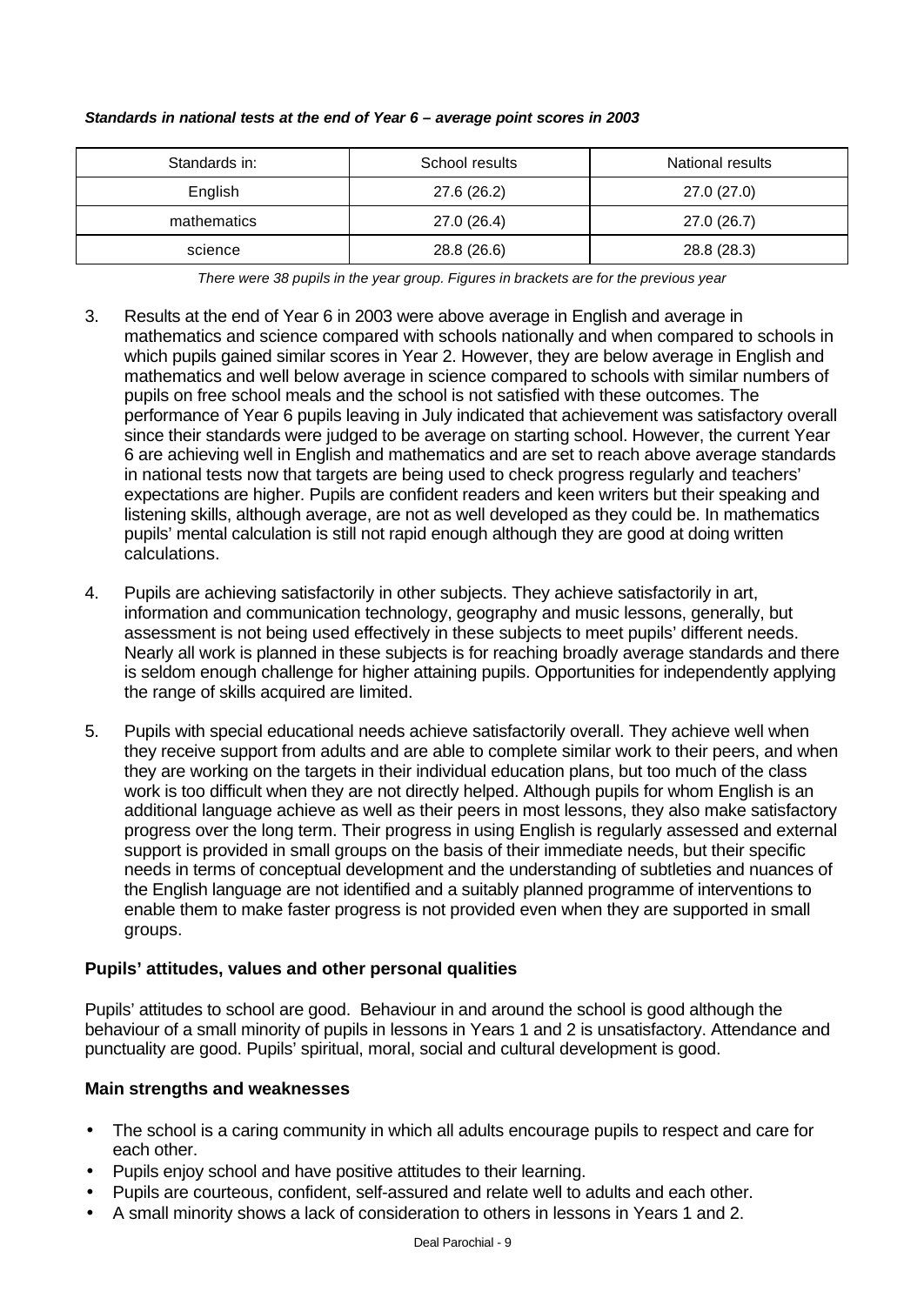### **Commentary**

- 6. Children make a very good start in the reception class and their personal development is above average by the end of the year. Pupils are proud of their school and are keen to attend and to learn. Year 6 pupils comment that their teachers listen, are kind, helpful and fair and that the interactive whiteboards are 'great.' They would recommend the school to their friends. Pupils in Year 2 enjoy receiving gold awards for good behaviour because they 'feel proud'. Pupils have many opportunities to co-operate and they work well together, as observed in a dance lesson in Year 5 and when planning an experiment in Year 6. Pupils with special educational needs are well accepted by their peers. They work well with their teaching assistants in classes and are included in all school and class activities
- 7. Pupils are courteous and helpful. They play well with each other on the playground and all interviewed expressed the view that bullying is not an issue. They have total confidence in all staff, both teaching and non-teaching, with one pupil expressing a commonly held sentiment 'if there is a problem we tell an adult and they quickly sort it out'. Pupils are aware of the sanctions that exist. In Years 1 and 2 a few pupils have very short concentration spans and occasionally disrupt classes by either calling out or talking out of turn.
- 8. An ethos of care pervades throughout the school and consequently pupils are happy and feel secure. Lunchtime supervisors, who have all received additional training from the headteacher, know the pupils well and have high expectations of behaviour. Pupils respond appropriately both in the dining hall and on the playground. In most classes teaching assistants are proactive in moving to support pupils when required. They often work closely with pupils with special educational needs and those with English as an additional language and are most effective when they enable the pupils to be fully included in the lesson by explaining tasks and encouraging participation in groups, as observed in a history lesson in Year 5.
- 9. A school council was recently formed and as one pupil said 'I know it's only Year 6 but it's fair because everyone will get a chance and we trust them'. Pupils in other year groups do not have the opportunity to serve on the council but a 'delegate' represents the interests of each class. Current issues being pursued by the pupils are to improve the décor of the toilets and to improve 'play' facilities on the playgrounds at lunchtimes. Older pupils often visit, play with and support younger pupils during playtimes.

#### *Attendance in the latest complete reporting year (%)*

| Authorised absence |     | Unauthorised absence |     |
|--------------------|-----|----------------------|-----|
| School data        |     | School data          |     |
| National data      | 5.4 | National data        | 0.5 |

*The table gives the percentage of half days (sessions) missed through absence for the latest complete reporting year.*

10. Attendance and punctuality are good, due to efficient monitoring procedures and very good cooperation from parents. Such regular attendance contributes significantly to the standards achieved.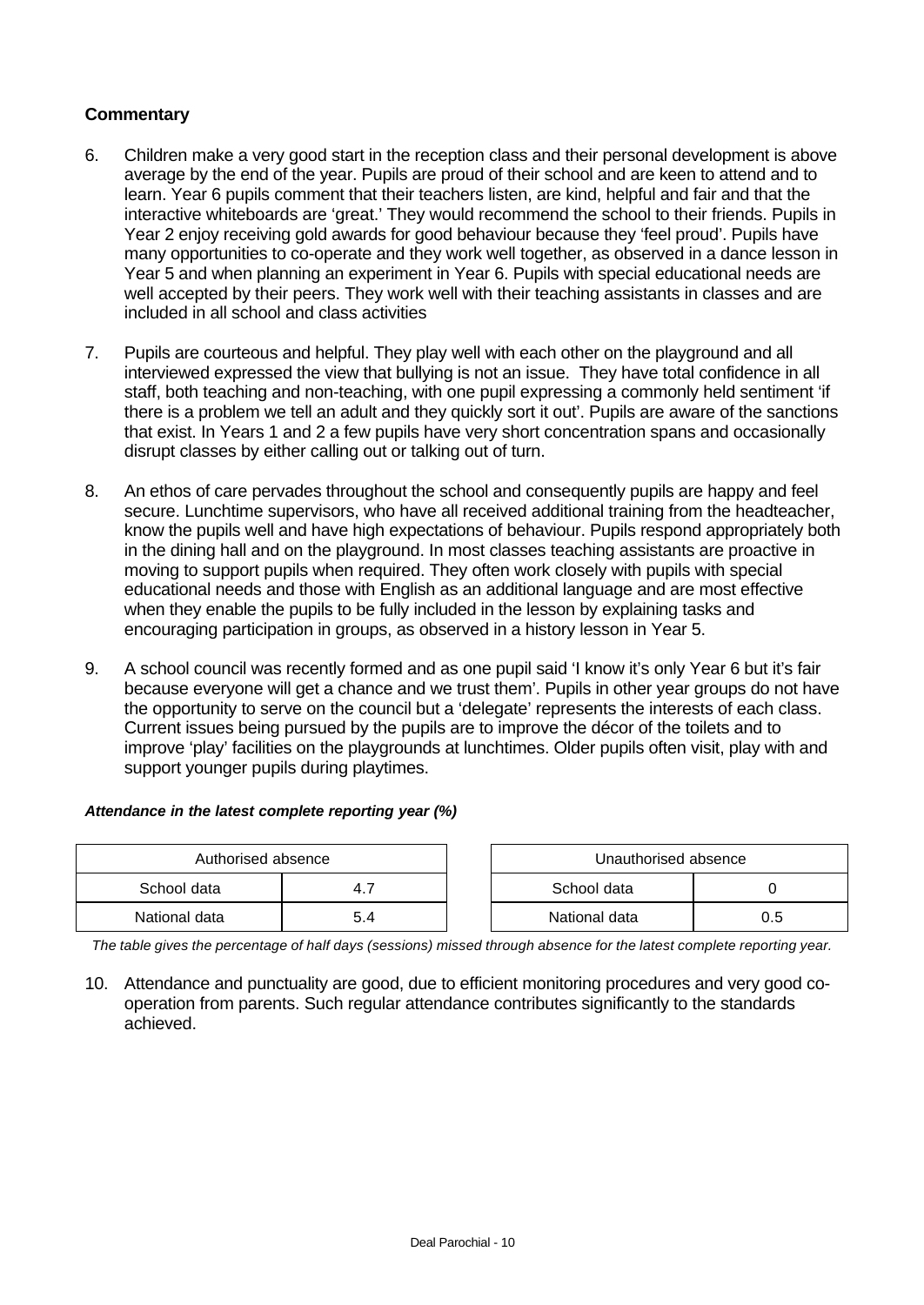#### *Ethnic background of pupils*

| <b>Categories used in the Annual School Census</b> | No of pupils<br>on roll | Number of fi<br>exclus |
|----------------------------------------------------|-------------------------|------------------------|
| White - British                                    | 198                     |                        |
| White – any other White background                 | 4                       |                        |
| Mixed – White and Black African                    | 2                       |                        |
| Asian or Asian British - Indian                    |                         |                        |
| Black or Black British - African                   | 2                       |                        |
| Chinese                                            |                         |                        |

| No of pupils<br>on roll |
|-------------------------|
| 198                     |
| 4                       |
| 2                       |
|                         |
| 2                       |
|                         |

| Number of fixed period<br>exclusions |
|--------------------------------------|
|                                      |
| 0                                    |
| 0                                    |
| ი                                    |
| Ω                                    |
|                                      |

*There has been one temporary exclusion from the school in the past year.*

11. Provision for social, moral and spiritual education is good. All staff value pupils' work, much of which is displayed in corridors where a wider audience can see and appreciate it. Staff are also very good role models, praising pupils when they show consideration for others and also when they are penitent. In this way they reinforce the behaviour and attitudes expected in the school. Pupils have a very good understanding of right and wrong and moral development is promoted well through assemblies. There are regular opportunities for prayer and reflection in assembly and during the school day and pupils are encouraged to suggest their own subjects for prayers in class and through a 'prayer tree' which is then used during the weekly prayer meeting attended by staff, governors and friends. Provision for pupils' cultural development is satisfactory. It is enhanced by a wide range of out-of-school visits and by occasional visitors such as artists. Cultural diversity is very well celebrated in a display near the school entrance, but cultural development is not yet planned and embedded securely throughout the curriculum to ensure that pupils fully appreciate the contribution made by people from different cultures represented in Britain.

# **QUALITY OF EDUCATION PROVIDED BY THE SCHOOL**

The quality of education provided by the school is good. Teaching and learning are good overall. Although assessment in the reception class is very effective, it is not used well enough elsewhere to match work to different needs. The care given to children is a strength of the provision. Links with parents and the community are good.

#### **Teaching and learning**

Teaching and learning are good in reception and Years 3 to 6 and support staff play an important role in assisting pupils, and satisfactory in Years 1 and 2. Assessment is very good in reception and used satisfactorily overall in the rest of the school for tracking progress and planning work in English and mathematics lessons.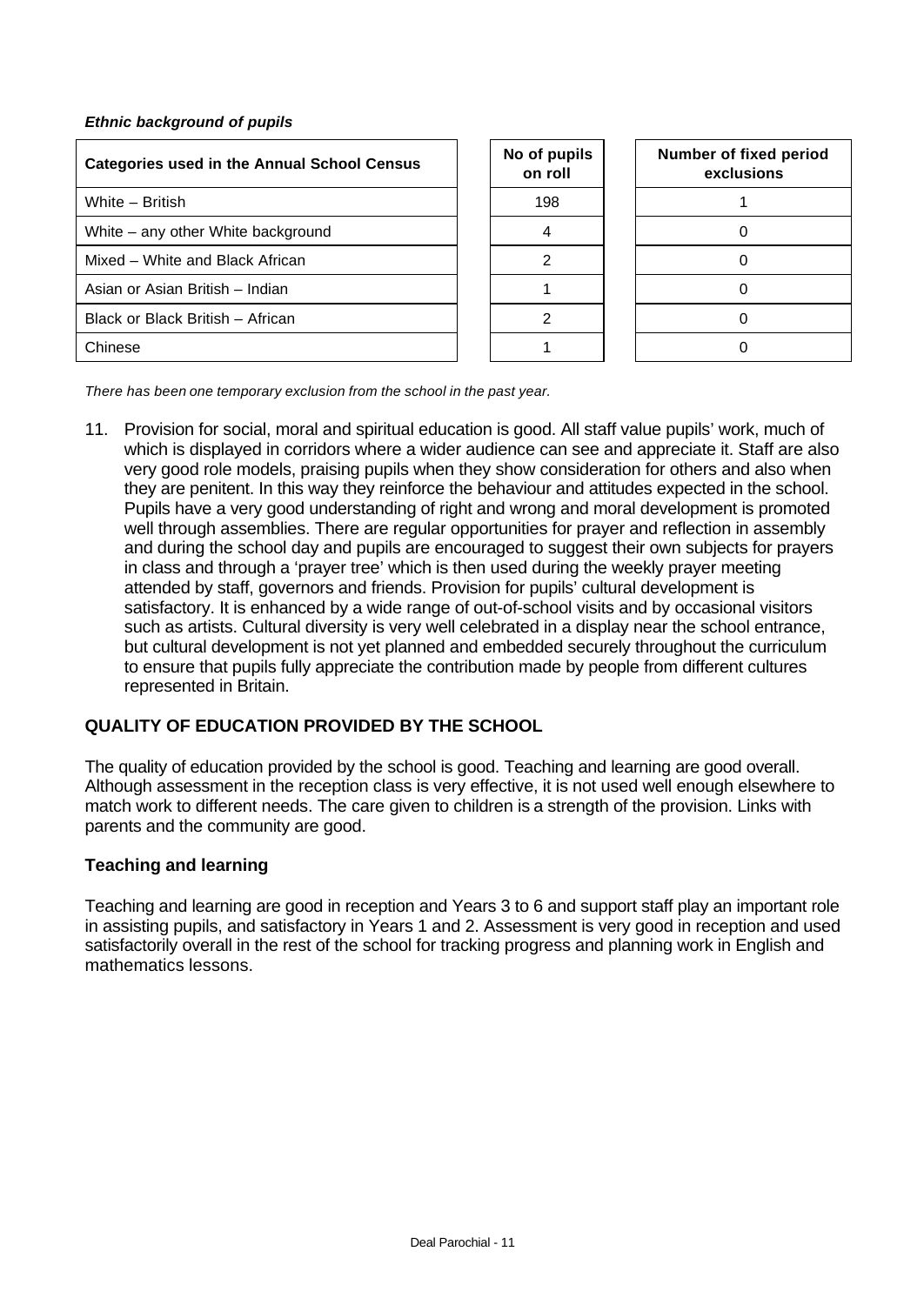- Teaching in reception is consistently good and prepares children well for Year 1 and subsequent schooling.
- Expectations are high and lessons proceed at a brisk pace in Years 3, 5 and 6.
- Older pupils are well managed but in Years 1 and 2 teachers do not gain pupils' attention sufficiently well.
- Pupils with special needs are usually well supported but when they are not, work is not always suitable for tackling independently.
- Insufficient attention is given to the specific needs of pupils with English as an additional language.
- In the best lessons questioning promotes pupils' understanding.
- Marking and feedback are useful to pupils but neat handwriting and presentation are not always expected.

### **Commentary**

#### *Summary of teaching observed during the inspection in 34 lessons*

| Excellent | Very good | Good  | Satisfactory | Unsatisfactory | Poor | Very Poor |
|-----------|-----------|-------|--------------|----------------|------|-----------|
|           | 4 (12%)   | (50%) | (32%)        | ? (6%)         |      |           |

*The table gives the number of lessons observed in each of the seven categories used to make judgements about lessons; figures in brackets show percentages where 30 or more lessons are seen.*

- 12. Teaching has improved overall since the last inspection since a higher proportion of lessons (62 percent compared with 46) are now good or very good and the number of lessons with shortcomings has been reduced. However, some of the same weaknesses persist despite the monitoring done by senior staff, particularly in the expectations of behaviour and levels of work in Years 1 and 2, and the opportunities for older pupils to work independently.
- 13. Children in reception are taught the daily routines and learn to work together well. There is a strong emphasis on promoting speaking and listening and teaching basic skills of reading, writing and mathematics. Questioning is effective in developing children's understanding and a range of interesting activities based on children's different needs are planned. Children are well prepared for Year 1 and subsequent schooling. Assessment is thorough and information is used to ensure that suitable work is planned for all pupils throughout the school day, with the result that pupils achieve well across the curriculum.
- 14. In Years 3 to 6 pupils are expected to listen and pay attention throughout their lessons, and they seldom call out or interrupt the lesson so all the time is used effectively for learning. Routines are firmly established and pupils know what is expected of them, and they respond by participating keenly and conscientiously in the tasks set for them. Expectations are higher in classes in Years 3, 5 and 6 and lessons proceed at a brisker pace, which results in pupils working harder and more productively and achieving well. Timely deadlines are set and pupils often work hard to achieve these. In the best lessons teachers question pupils effectively to promote understanding as well as to check recall of knowledge, but teachers do not always provide enough time or guidance to enable pupils to formulate full, reasoned responses. Year 1 and 2 pupils are less well managed and as a result interest and concentration are not always sustained. While pupils usually settle to the tasks they are given, useful preliminary discussion is often limited because a minority of pupils call out or talk amongst themselves and teachers speak over the noise rather than insisting that pupils listen properly to them and to other pupils' contributions. Where the pace of lessons is undemanding once a basic activity is completed there is no requirement to do anything further and pupils make too little effort. At worst pupils are disobedient and certain activities have to be discontinued. However, regular practice at basic skills ensures pupils acquire these and achieve well in national tests.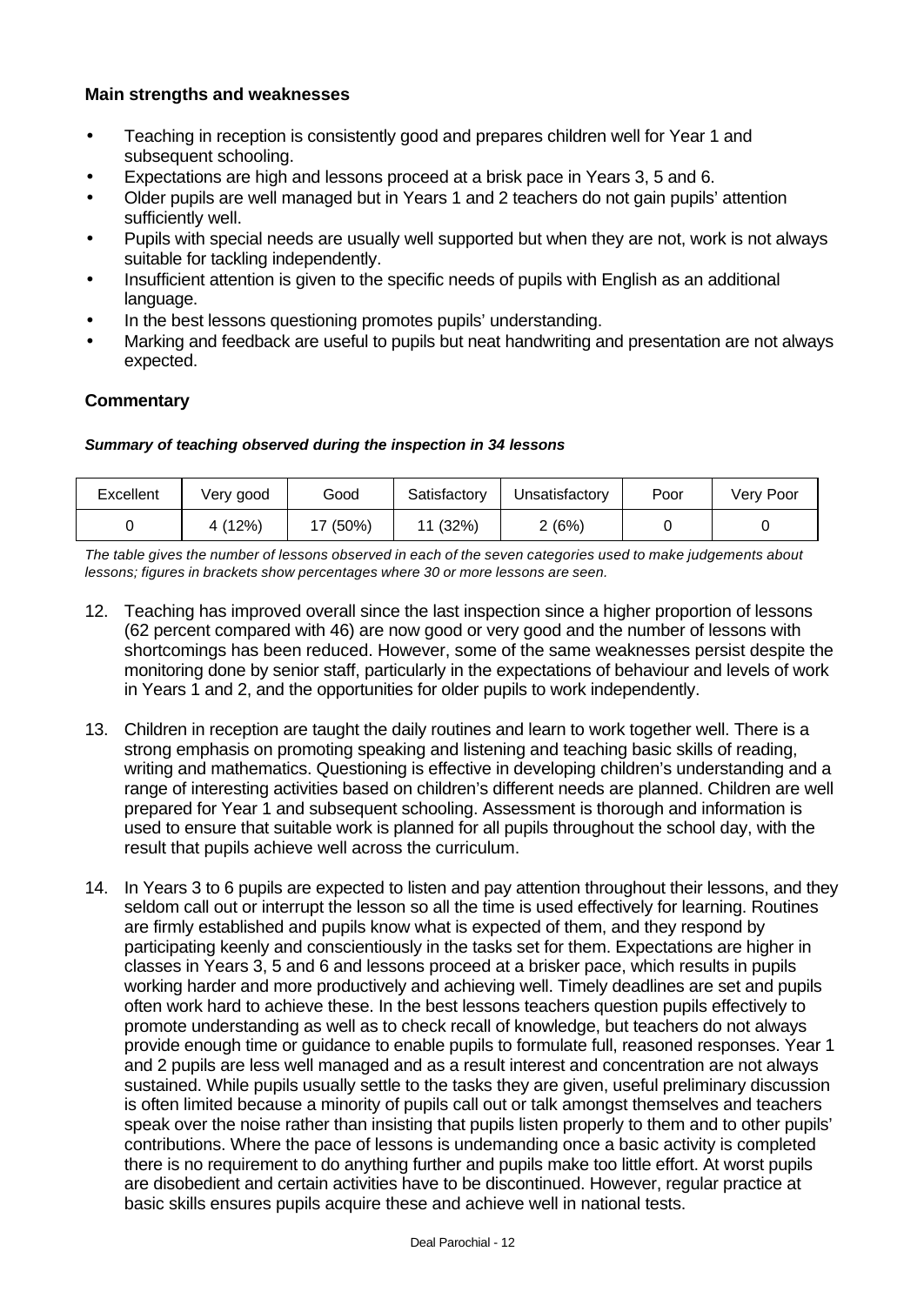- 15. Lessons are planned clearly and pupils are often told what they are going to learn, which involves them well, and in many lessons in Years 3 to 6 teachers usefully refer back to this at the end of lessons. Teachers use a range of resources to stimulate pupils' interest. Information and communication technology is used particularly well in Years 3 to 6 to enliven teaching in mathematics, science, geography, music, dance and history and to record pupils' work in progress. Pupils are able to contribute by adding their ideas or examples and nearly all pupils regard the interactive whiteboards as valuable in helping them to understand better. However, despite pupils' positive attitudes, acquisition of basic skills and readiness to learn, they seldom have the opportunity to work independently. Tasks such as the independent research of mountainous regions in geography in Year 6 are not common, and even when they are set pupils' application of skills is not developed to make subsequent work more effective.
- 16. Lower attaining pupils and those with special educational needs and English as an additional language are usually well supported in lessons. Teaching assistants are often used well to enable these pupils to complete similar work to their peers during activities and to further explain or break down tasks to make them manageable. In the best lessons these adults also make a significant contribution during whole class sessions by discussing the work during the introductions and summaries and in helping to assess pupils' progress. When not supported, however, pupils' needs are not always met and work planned for them is too hard to be done independently. Similarly, although pupils are given general support to complete the work set, there is insufficient attention to the specific needs of pupils with English as an additional language so they are not always learning the subtleties of the language and developing their use of language for reasoning.
- 17. Most teachers mark pupils' work carefully and provide useful comments on how the work can be improved as well as what has been successfully achieved. Feedback and praise are also generally well used to give pupils guidance on how they are doing during lessons, although sometimes comments to younger pupils are over effusive. At best pupils are expected to develop their independence by being actively involved in evaluating each other's work and as a result they learn how to judge the accuracy and effectiveness of a contribution. This is not, though, a regular feature of all lessons, even where it is part of the National Curriculum programme of study such as appraising performance in music and physical education. Neat handwriting and presentation are not a regular expectation either and too many of pupils' exercise books contain scribbling out or poorly written work.
- 18. As the result of initiatives by senior staff, pupils' work is assessed regularly in English and mathematics and the results are used to track progress and to set group targets in Years 3 to 6. Pupils are aware of these targets and find them helpful. Some teachers set individual targets but practice is not consistent. In most other subjects assessment systems are at an early stage of development, so teachers do not have the data to plan work for different groups of pupils in the class and only plan work at broadly one level. Higher attaining pupils are not always sufficiently challenged in lessons other than in English and mathematics and although teaching assistants are used to assist lower attainers, work is often too hard to be done without their support.

#### **The curriculum**

The curriculum is satisfactory. The school provides good opportunities for pupils to widen their experiences through extra-curricular activities and visits. The accommodation and resources to support pupils' learning are satisfactory.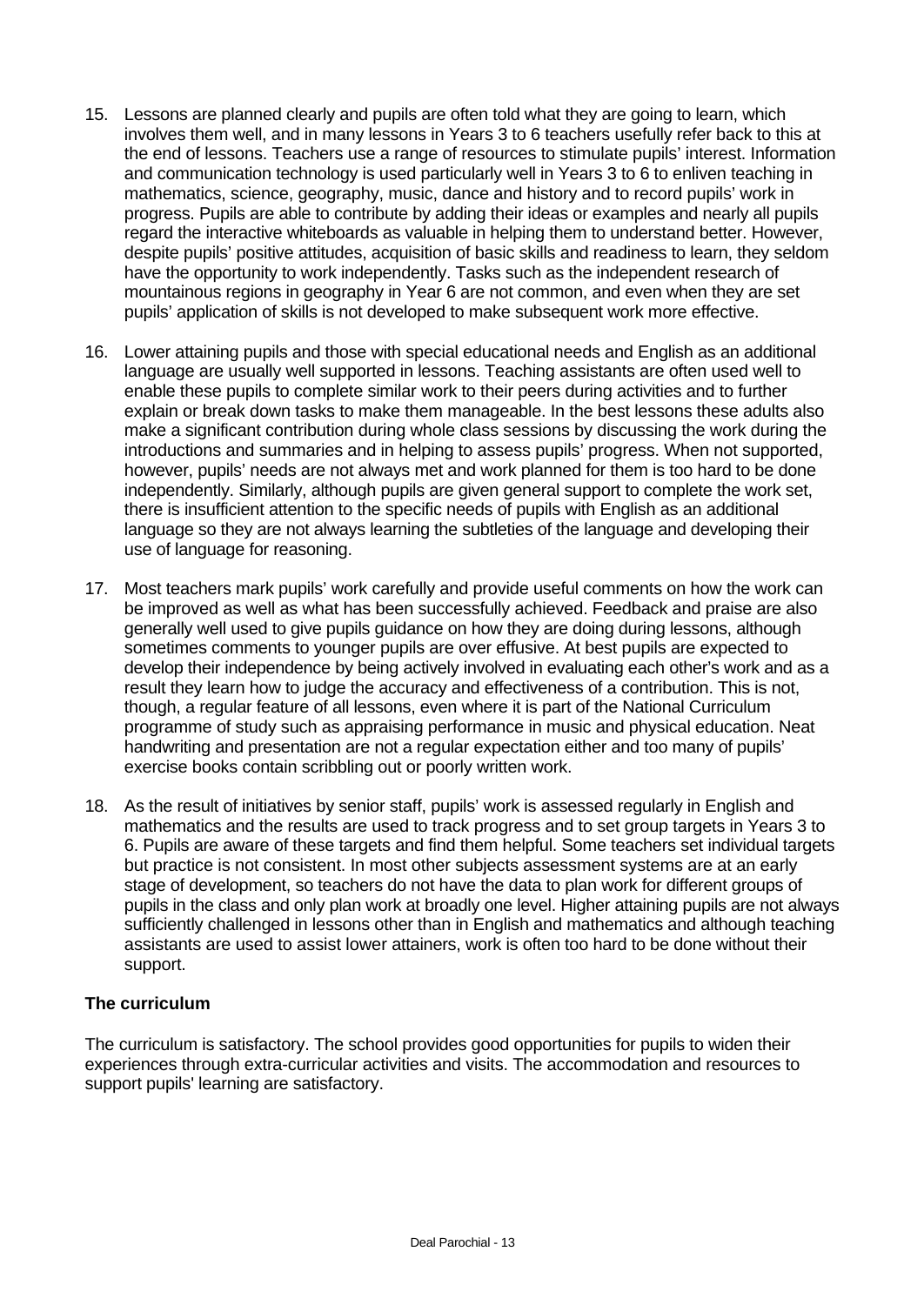- There are some promising recent curriculum developments.
- There are too few opportunities that encourage pupils to become independent learners.
- The use of literacy, numeracy and information and communication technology skills across the curriculum is underdeveloped.
- Good use of visits and events helps to bring the curriculum alive, and is supported by a good range of out of lesson clubs and activities.

#### **Commentary**

- 19. The school ensures all pupils have a suitable range of learning opportunities which meet statutory requirements and ensure progression. The school follows the National Literacy and Numeracy Strategies, and schemes of work are in place for other subjects. Attention has appropriately been given to maintaining and improving standards and achievement in English and mathematics. Rigorous monitoring in history has also identified that some study units were not fully completed and higher attaining pupils were not challenged enough, but in most other subjects the provision has not been monitored sufficiently to identify such weaknesses. Planning does not take sufficient account of the needs of different pupils within the class, such as those with special educational needs and English as an additional language.
- 20. The school has started to look at the different ways in which pupils learn. Lessons are now planned with visual, auditory and kinaesthetic inputs. This is a positive approach that should help to build up pupils' self-esteem further by recognising that achievement should take account of these different fields, but it is too early to evaluate its impact. The skills that help pupils to become independent learners have not been sufficiently developed. There are not enough opportunities for pupils to research from books, to apply mathematical and information and communication technology skills or to carry out scientific investigations for themselves.
- 21. The school supports the curriculum well through a good range of educational visits. For example, visits to the Tudor festival at Dover Castle and to Canterbury Cathedral help to raise pupils' enthusiasm for history. Visiting speakers make a useful contribution to personal, social and health education, with talks for older pupils, for example, on smoking awareness. Participation in events such as the book fair and a performance of A Midsummer Night's Dream enrich the curricular provision. There is a good range of clubs that support learning in sport and the arts, including football, golf, netball, infant games, Scottish country dancing, choir, recorders and art. The school also provides opportunities for some pupils to learn Latin and Spanish.
- 22. Provision of support staff is satisfactory and these adults usually make an effective contribution to pupils' learning in lessons. The new accommodation offers satisfactory facilities for pupils' learning. Although planned, there are currently no centralised library facilities and this limits pupils' application of research skills. The computer suite is well equipped but is not fully used. Classrooms are adequately sized; some are equipped with interactive whiteboards that are used effectively in lessons by teachers. The playing field has yet to become fully useable and this restricts facilities for sport.

#### **Care, guidance and support**

The school takes very good care of its pupils within a warm, Christian atmosphere. It has very good systems to identify and support pupils' personal development needs, and provides pupils with satisfactory guidance in their academic work. Good new systems are in place to take account of the pupils' views.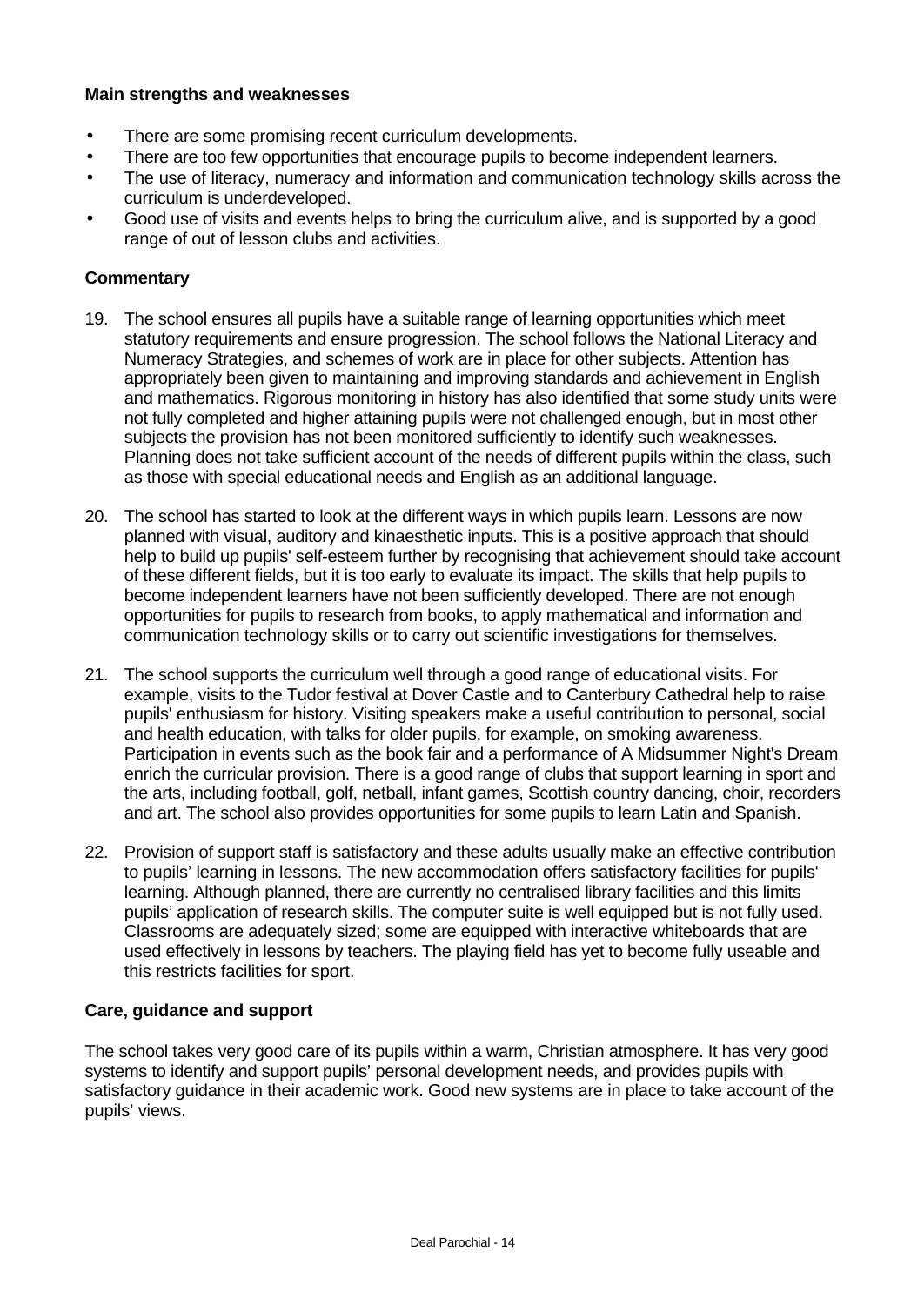- Formal procedures to ensure the health, safety and welfare of the pupils are very well implemented.
- Staff develop good supportive relationships with the pupils, particularly the younger ones.
- There are very good systems in place to help the pupils learn more about themselves.
- The school has recently introduced a school council that effectively seeks pupils' views.

### **Commentary**

- 23. The school's very good procedures for ensuring the health, safety and protection of its pupils include secure child protection measures and very good staff awareness. Any concerns about the pupils are very effectively recorded in the school's pupil welfare file, which enables the school to pick up quickly any problems and work to resolve them. This might, for example, lead to the inclusion of a pupil in a social skills group. Good procedures to meet the needs of any children in public care are in place; meetings with the relevant outside agencies are arranged as required.
- 24. The staff all know the pupils well and as a result there are good relationships across the whole school community. Nearly all pupils in reception and Years 1 and 2 say they have an adult to turn to if they have a problem. However, more than a quarter of pupils in Years 3 to 6 are not so sure. When some Year 6 pupils were asked about this, they explained that sometimes they just want someone to listen, not someone who feels they have to do something. They did say, however, that staff, particularly the headteacher, are approachable and willing to help.
- 25. The headteacher has introduced an innovative system that assesses the pupils' intelligence in a range of areas, from being 'practically smart', 'number smart' or 'word smart' to being 'self smart', where the pupil knows a lot about themselves. Thus the pupils know where their personal strengths and weaknesses are and are able to work to improve them. The results of these assessments provide teachers with individual and class profiles that help them to promote specific areas of development. For example, if a class is identified as being low on 'people smartness', then the skills of discussion and working together are actively developed. The school is beginning to use its academic assessment information to identify, and share with the pupils and their parents, the next step to take to improve. For example, pupils know their next targets for English and mathematics.
- 26. The school has made a good start in taking the pupils' views into account through a school council. Each class is represented by a pupil from Year 6 with whom they have regular meetings. These are used to discuss what the pupils would like done to improve the school and to inform them of the outcome of council meetings. Recent topics raised include the toilets and markings on the playground; action to improve the latter is already under discussion. The pupils are already familiar with the system and talk about it enthusiastically.

#### **Partnership with parents, other schools and the community**

There are good links with parents, who are supportive of the school. There are very good links with the local community, particularly the local church community, and appropriate links with other schools.

#### **Main strengths and weaknesses**

- Good quality information is provided for parents, supported by well attended meetings.
- Parents are consulted extensively by the school.
- The school is an integral part of the local church community.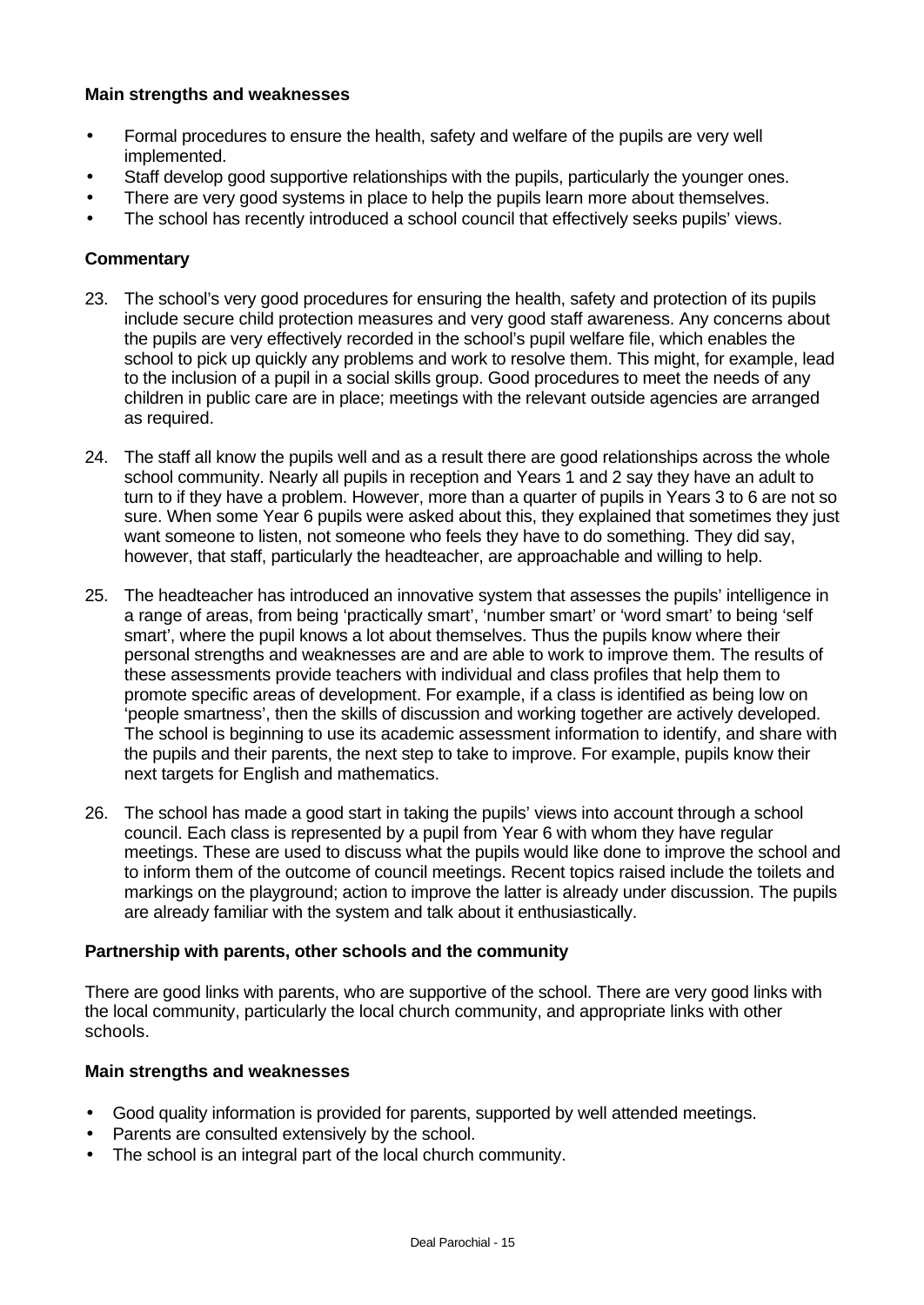## **Commentary**

- 27. Parents show a good level of support for the school. They feel that their children like school and they are well taught, expected to work hard and are treated fairly. They feel the school provides a good range of activities for their children. A very few raised concerns about the information they receive, but this was judged to be good by the inspectors.
- 28. Informative newsletters are provided weekly, keeping parents abreast of activities and events; these are also accessible, with other information, on the school's website. Termly letters about class activities and what the pupils are learning are relevant, clear and helpful. Reports sent in the summer term are informative and often give perceptive comments, including some by the headteacher, on each pupil's personal and social development. Parents show a very high level of interest in their children's education and the school works hard to ensure that it makes contact with all parents. As a result, nearly all parents attend termly meetings with teachers to discuss progress. Other meetings about specific topics, such as a recent one on 'guided reading', are also very well attended. The parents of pupils with special educational needs meet with teachers on a regular basis to discuss progress and further support. A significant number of parents actively help in lessons, providing useful additional support for pupils.
- 29. The Parents Advisory Group, to which all parents are invited, very effectively promotes discussion between parents and the school. It is an open forum at which parents can raise any concerns, or make suggestions; it also gives the headteacher the opportunity to share current initiatives and innovations with parents and ascertain what the school can do to develop a productive partnership with parents. Discussions on homework and information evenings have led to changes in practice by the school to the benefit of all.
- 30. As a church school, very good relationships have been built up with the local parishes and those further afield over many years. Many parents and grandparents of current pupils attended the school themselves and this has established a strong community. The pupils use the local churches for services, such as at harvest and Christmas times, as well as for looking at architecture and artefacts. Local clergy come weekly to take assemblies in school, and church meetings, including one about children's evangelism, are often held at the school.

## **LEADERSHIP AND MANAGEMENT**

Leadership and management are good overall. The leadership of the headteacher is good, and that of subject co-ordinators is satisfactory. Management is good. The governance of the school is satisfactory.

#### **Main strengths and weaknesses**

- The headteacher has a clear vision for the school.
- The headteacher and deputy headteacher are setting good examples to other subject coordinators; most other co-ordinators have not yet influenced provision.
- Data from monitoring is being used well to improve provision.
- Principles of challenge and comparison are used well to judge the school's success.

## **Commentary**

31. Since taking over the school less than two years ago the headteacher has established a firm commitment by staff to his vision and brought about significant changes to provision. He and the deputy headteacher are working particularly well together to achieve the vision. The headteacher's determination not to accept mediocrity has led to challenging targets in terms of standards, and resulted in improved results in 2003 national tests in Year 6. The headteacher uses information about other schools in the locality and nationwide to challenge the school's work, and has raised expectations of staff and governors as to what the school can achieve. Through a range of consultation arrangements, parents' views are taken into account when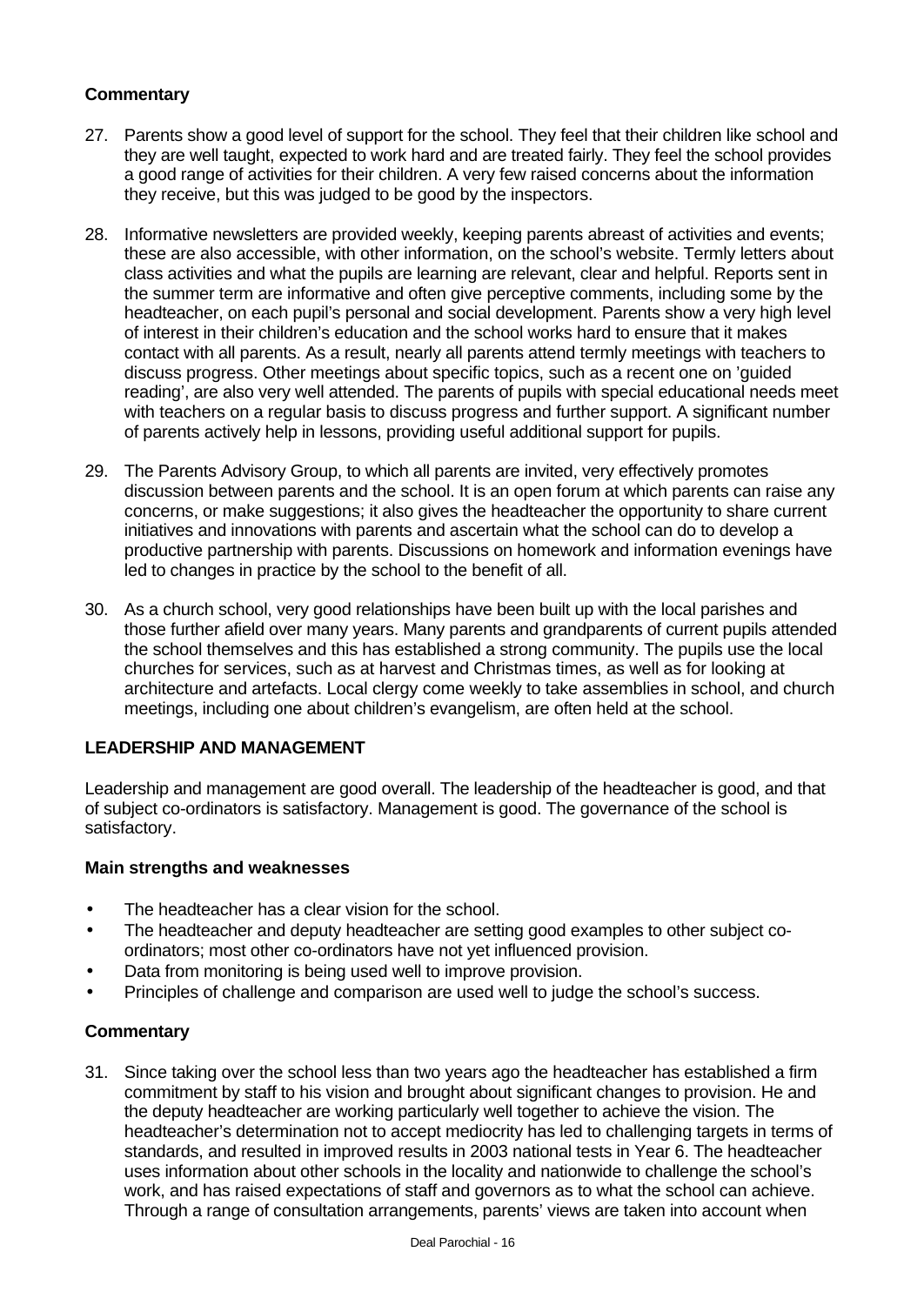decisions are taken and a forum for pupils to contribute has recently been introduced. Nearly all the areas inspectors report as needing development have already been identified by the school.

- 32. Where opportunities have arisen the headteacher has made some wise appointments to senior positions, and he and the deputy headteacher set an example for colleagues in the way they lead science and history respectively. Although the co-ordination of other subjects is not yet as well developed, co-ordinators have a good understanding of how they are to develop their work now that they are becoming increasingly responsible. Research into how pupils learn has led to a vision where all pupils are taught according to their talents and preferences and has inspired most teachers to reflect on their practice and successfully refine their planning and approaches. Teamwork has developed well, including team teaching in some classes, and is proving supportive to recently appointed staff, especially those relatively new to the profession. Pupils are valued as individuals, and know this. As a result the school is inclusive. Pupils' selfesteem is high and they have great confidence in their ability to learn and do well not only in school but also beyond. Where teachers have been less quick to respond to the headteacher's enthusiasm and thrust, monitoring of their work has identified their particular strengths and areas for development and targets have been set.
- 33. The co-ordination of special educational needs is currently sound, the co-ordinator having relatively recently been appointed. Provision for pupils has been appropriately reviewed so that teaching assistants now support pupils in literacy and numeracy lessons in the morning when they most need help and withdrawal for regular work on their individual education plan targets is in the afternoon. The co-ordinator liaises regularly with teaching assistants, who have performance management targets, to discuss their work and any other relevant issues. Individual education plan targets have been made more challenging.
- 34. The governing body fulfils its statutory duties and is actively supportive of the school through regular visits and involvement in day-to-day work. Developments have recently been instituted to provide more effective monitoring of the school's work by each subject co-ordinator being directly linked with a governor so that co-ordinators' work is regularly reviewed. This has streamlined decision making since new policies and suggested initiatives no longer have to await discussion at a committee meeting before any action can be taken. Governors consider progress data, but some need more training to understand fully and to be effective in working more closely with co-ordinators. Similarly, although the governing body is aware of the school improvement plan and can discuss its elements, governors have not so far been active in deciding the priorities. Governors are firmly in control of the budget, and ensure that finance is administered efficiently. Currently the school is carrying money forward to enable improvements to be made to the building.

| Income and expenditure $(E)$ |        | Balances (£)                        |       |
|------------------------------|--------|-------------------------------------|-------|
| Total income                 | 457348 | Balance from previous year          | 55090 |
| Total expenditure            | 415778 | Balance carried forward to the next | 96660 |
| Expenditure per pupil        | 1933   |                                     |       |

| Financial information for the year April 2002 to March 2003 |  |  |  |  |
|-------------------------------------------------------------|--|--|--|--|
|                                                             |  |  |  |  |

| Balances (£)                        |       |  |  |  |  |
|-------------------------------------|-------|--|--|--|--|
| Balance from previous year          | 55090 |  |  |  |  |
| Balance carried forward to the next | 96660 |  |  |  |  |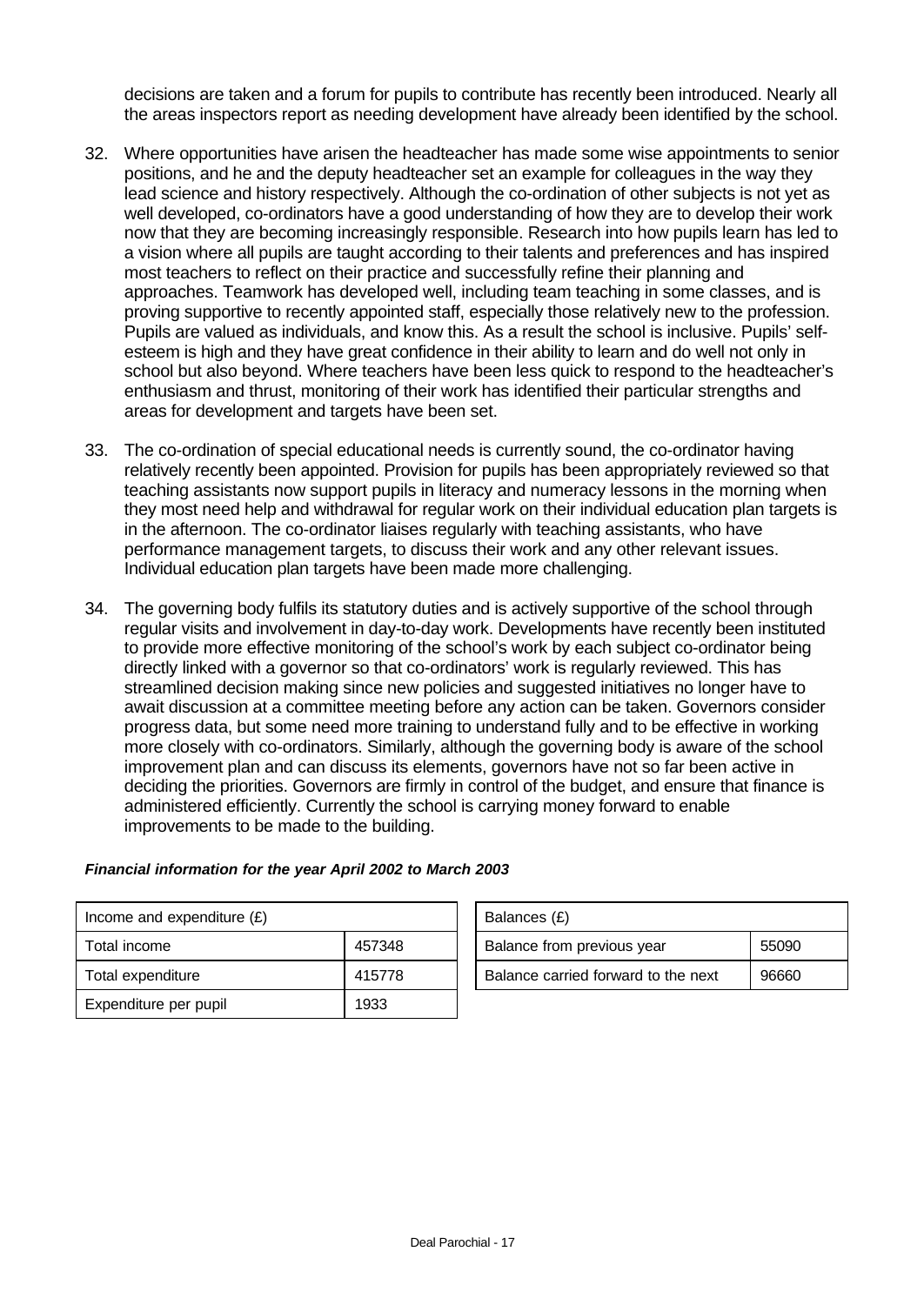## **PART C: THE QUALITY OF EDUCATION IN AREAS OF LEARNING AND SUBJECTS**

### **AREAS OF LEARNING IN THE FOUNDATION STAGE**

Provision for children in the Foundation Stage is good overall, as it was in the last inspection. Foundation Stage provision is well led and managed. All pupils begin school at the beginning of the year in which they are five with the youngest attending part-time in the first instance. Accommodation is suitably organised, provides well for the different areas of learning and the extension into a neighbouring room has created extra space that is used well by the teaching assistant working with small groups. Outdoor provision is currently inadequate and this impacts negatively on children's physical development. The school is aware of this and plans exist to further develop the premises and to provide appropriate outdoor facilities.

Most children attend a pre-school setting and enter the reception class with average attainment. Because of good teaching they achieve well and most attain standards above those expected in reading, speaking and listening, mathematical development, personal and social development and creative development by the time they enter Year 1. The exceptions are in physical development because of the lack of suitable outdoor play activities and in writing where most achieve average standards. Opportunities for the children to explore and practise their writing skills exist but need to be developed further. There was insufficient evidence to make an overall judgement about knowledge and understanding of the world, although children were observed engaged in appropriate activities. The curriculum is broad, balanced and planned well. Care is taken to ensure that children attending part-time have access to a full range of appropriate learning experiences during the morning session when they are in school.

## **PERSONAL, SOCIAL AND EMOTIONAL DEVELOPMENT**

Provision in personal, social and emotional development is **good**.

#### **Main strengths and weaknesses**

- Children achieve well overall, reaching standards above those expected for their age by the end of the year.
- All adults support pupils well and good teaching ensures that children learn to respect both each other and adults.
- Children learn to accept responsibilities but more opportunities to act independently could be provided.

#### **Commentary**

35. Induction procedures are well established, ensuring that children have a good start to their early learning and that their parents understand how they can best support them. Personal, social and emotional development is well promoted in all areas of the curriculum and children are engaged in a range of activities that hold their interest and attention and encourage them to cooperate and work well with each other. In the 'shop' one child gave her friend a toy and said 'now you must say thank you and give me the money for it.' A group of four took it in turns to sit in the box and 'fly to the moon.' Staff have high expectations of behaviour and are good role models. They correct children gently but firmly if they forget to say 'please' or 'thank you' or are impatient and demand attention. Children help 'clear up' sensibly and know where equipment is stored. However they would have even more opportunities to develop their independence if different work areas had a clearer focus giving children the opportunity to exercise a wider choice to practise skills and take part in role play.

#### **COMMUNICATION, LANGUAGE AND LITERACY**

Provision in communication, language and literacy is **good**.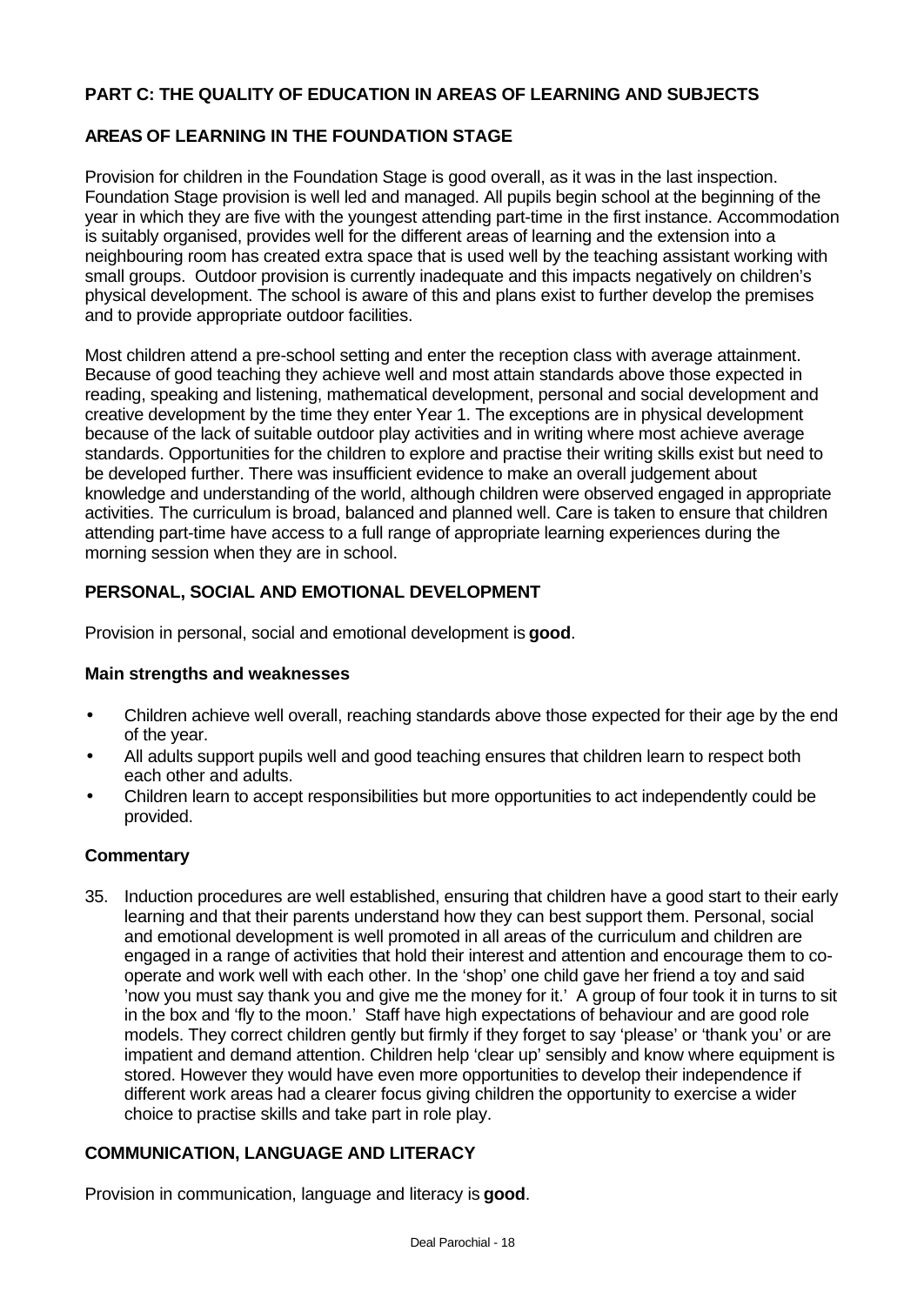- Many opportunities are provided to promote the children's speaking and listening skills.
- Reading is taught well and children attain above average standards by the time they enter Year 1.
- Children do not always have access to a wide range of writing materials.

### **Commentary**

36. Standards by the end of the year exceed the goals expected in reading and speaking and listening and children achieve well; they are in line with them in writing and children achieve satisfactorily. The timetable ensures that children receive direct teaching in reading and writing that is then well reinforced by focused activities that enable them to practise with adult supervision. They wrote their own story sequences and were praised for good attempts. This boosted their self-esteem and encouraged them to greater efforts. This was observed when a child listened intently as the teaching assistant repeated the word 'moon' several times. He then wrote the word, making a very good attempt at spelling it, correctly incorporating an 'm' and 'n' at the beginning and end. Children have access to some writing materials but it is not regarded as an attractive option and most observed chose other activities. A wider range of materials and opportunities to write unaided need to be provided. Reading is taught well and is well supported by parents, who regularly record comments in the children's home/school books. Children are developing very positive attitudes to books and reading and speak confidently about books they have read, one exclaiming 'I read a big book about whales the other day!'

### **MATHEMATICAL DEVELOPMENT**

Provision in mathematical development is **good**.

#### **Main strengths and weaknesses**

- Group tasks are designed well and teaching is good overall.
- Skilful questioning ensures that children of all abilities are supported very well.
- Children need access to a wider range of equipment and apparatus when they are not being taught directly by either the teacher or her assistant.

#### **Commentary**

37. Most children will exceed the expected goals by the time they enter Year 1 and are achieving well. They listened well to instructions and quickly formed a circle, demonstrating that most can count accurately to 20 and many to 30. The teacher then held their attention by singing 'Five Little Teddy Bears'. She repeated appropriate language such as smallest, largest and medium sized, further consolidating the children's understanding. Focused activities enable children to count and compare numbers of plastic bears and to use a tape measure to compare the heights of different bears. Children are taught in broad ability groups and this helps staff ensure that work is well matched to ability. Children were observed handling plastic money in the class shop and a display of 'number fish' encouraged children to count the number of triangular, square and round fish, thereby helping them to identify different shapes. However, an even wider choice of activities related to shape and number would encourage children to practise and consolidate knowledge and understanding taught in the focused sessions.

## **KNOWLEDGE AND UNDERSTANDING OF THE WORLD**

It was not possible to make an overall judgement on either provision or standards, however children were observed engaged in appropriate activities. They commented that 'we must wash our hands' before, with the help of a parent, they made pastry and decorated and baked 'teddy bear' cookies.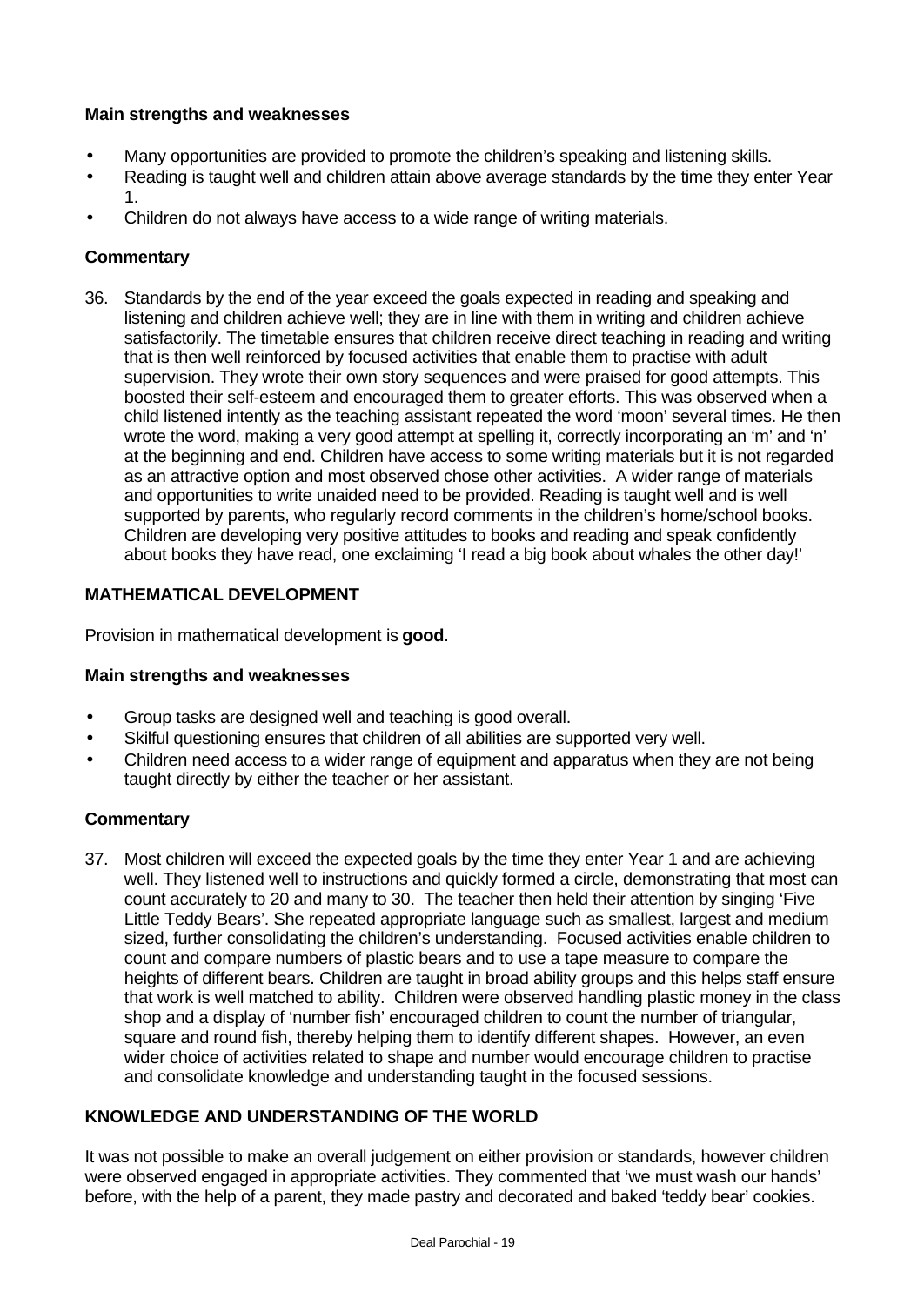They used the computers confidently and manipulated the mouse very well as they completed mathematics and language programs. They discussed the clothes that the bears should wear to keep warm or cool, look smart and be safe and then, with adult support, designed a 'pop-up' bear. Photographic evidence showed that they had had the opportunity to use Victorian tools such as a 'washing dolly'.

### **PHYSICAL DEVELOPMENT**

Provision in physical development is **satisfactory**.

#### **Main strengths and weaknesses**

- Children control their bodies well when they run and play; they develop appropriate manipulative skills.
- The lack of outdoor facilities limits children in developing a full range of physical skills.

#### **Commentary**

38. Children achieve satisfactorily and are likely to achieve the expected goals by the end of the reception year. Children are satisfactorily taught. When playing outside children run and chase, changing direction confidently and adjusting speed as they play chasing games. In the classroom they practise and improve their manipulative skills by cutting accurately, playing with play dough, rolling and cutting out pastry, stacking blocks of various sizes and exercising very fine control as they manipulate the computer mouse. Although no physical education lessons were seen, the timetable shows that an appropriate amount of time is allowed for physical education, normally in the school hall where facilities exist to allow the children to climb, run and crawl or, weather permitting, outside, where facilities are more restricted and where resource provision needs to be improved.

## **CREATIVE DEVELOPMENT**

Provision in creative development is **good**.

#### **Main strengths and weaknesses**

- Children are provided with an extensive range of activities that develop their skills well.
- Facilities for role-play need to be developed further in order to provide a full range of opportunities to pretend and imagine.

#### **Commentary**

39. Teaching is good and children achieve well and are likely to exceed the expected goals by the time they enter Year 1. Children are given ample opportunities to express themselves through painting, drawing, creating collages and printing, using a wide range of materials. An 'art week' on the theme of the sea also enabled them to benefit from intensive adult support and to create models of various sea creatures. One child questioned about the nativity scene she was painting explained 'I know it's supposed to be the baby Jesus but I decided to paint my mummy instead!' They use a full range of tools such as brushes, rollers and sponges. They take part in role-play with boxes of various sizes being transformed into spacecraft for a trip to the moon. However the classroom needs to be developed further to include more areas that will actively encourage role-play to develop pretending and the use of children's imagination.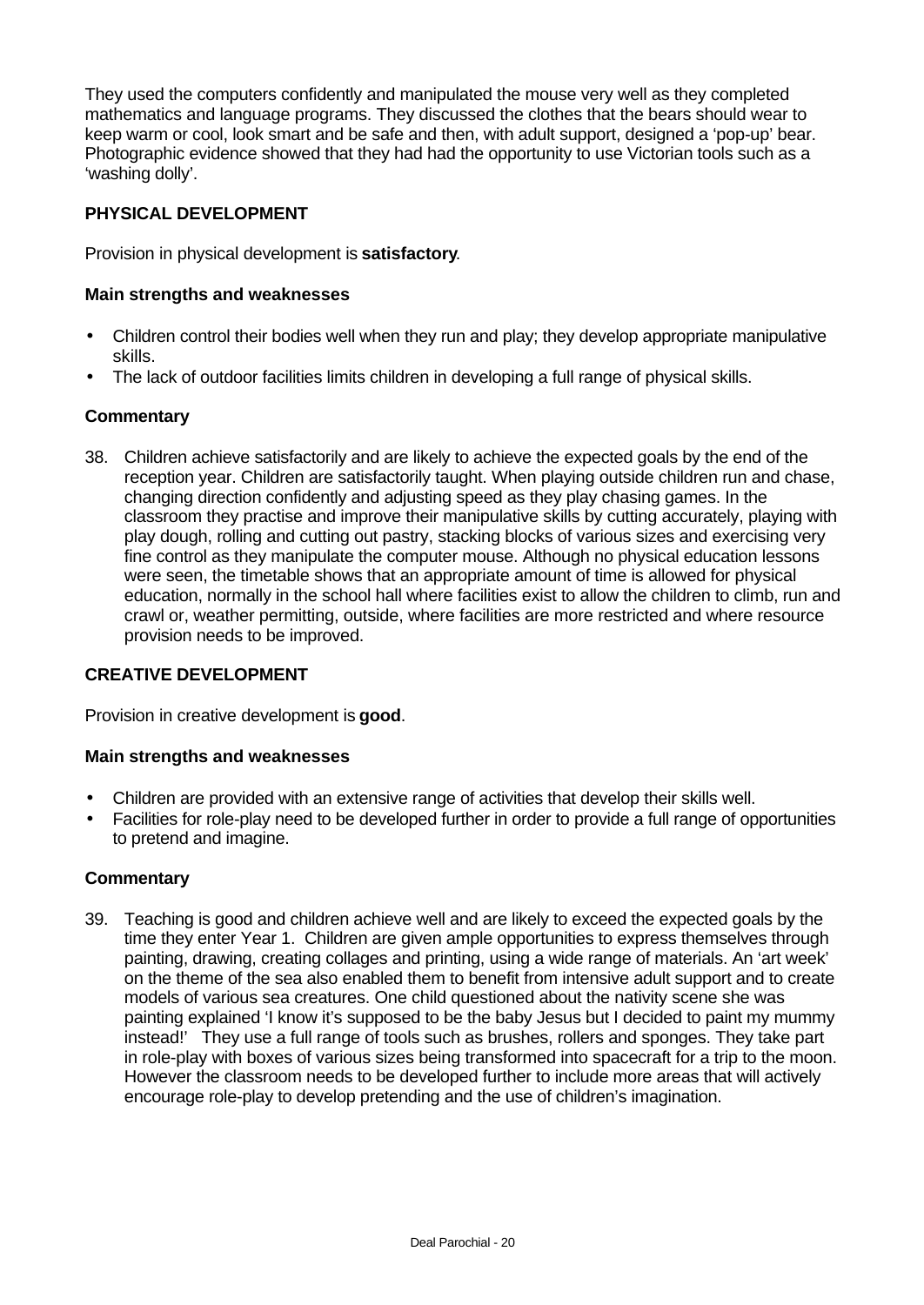### **SUBJECTS IN KEY STAGES 1 and 2**

### **ENGLISH**

Provision in English is **good**.

#### **Main strengths and weaknesses**

- By Year 2 and Year 6 standards are above average in reading and writing.
- The quality of teaching and learning is good overall and the majority of pupils achieve well.
- Standards in speaking and listening are average; these skills are not promoted systematically throughout the school.
- Pupils are not sufficiently guided or informed in their choice of reading books.
- Pupils behave well in lessons and have positive attitudes to learning.
- There are insufficient opportunities for pupils to fully apply their literacy skills in other subjects.

#### **Commentary**

- 40. Since the last inspection there has been some variation in levels of attainment by Year 2 and Year 6. This has been due to the make up of different year groups and changes to the staffing and leadership and management of the school. The school has started to monitor the progress of individual pupils and to identify where further support is needed. For example, team teaching has been introduced to Years 3 and 6 to help maintain standards and raise achievement further. In the current Year 2 and Year 6 above average standards in reading and writing are similar to those at the time of the last inspection. Although teaching and learning are only satisfactory in Years 1 and 2, basic skills are nevertheless well taught and enable pupils to achieve well. Progress in Years 5 and 6 is accelerated because teaching is stronger. Pupils with special educational needs and those with English as an additional language make satisfactory progress. Pupils with special educational needs now make good progress in meeting the literacy targets in their individual education plans. However, lessons are not adapted sufficiently to take account of their lower levels of attainment to enable them also to achieve well. Pupils with English as an additional language are well supported during lessons but their longer term needs in terms of vocabulary and understanding nuances are not actively met.
- 41. Overall standards in speaking and listening are average. When talking individually to an adult, most pupils speak clearly and readily discuss what they are doing in lessons. Although all pupils generally listen well during the whole class parts of lessons, opportunities are not always given for pupils of all abilities to respond to appropriate questioning, in order to extend their vocabulary and understanding. Few opportunities were observed for pupils to take part in discussion, to ask questions of each other and form their own ideas, and to develop confidence in speaking. The school recognises this as an area for development. There are some examples of good practice, for instance pupils in Year 5 are preparing to act out their own play script of Romeo and Juliet to the rest of the school, and Year 6 pupils have discussed the effects of tourism in geography.
- 42. Pupils achieve well in reading because basic skills are well taught. Classes have guided reading sessions where teachers focus on different groups and their developing skills. New resources have been introduced to support this move. Many pupils in Year 2 read fluently and accurately; lower attaining pupils attempt to sound out unknown words and break down larger ones. By Year 6 pupils retell stories in some detail, describing the main characters. Their awareness of different authors and preference for books is satisfactory. The lack of classroom book areas and displays to raise interest in reading does little to improve this. Pupils make only satisfactory use of non-fiction texts. There is no centralised school library and there are insufficient opportunities for individual research. Year 6 pupils commented that they did not use information books in lessons very much.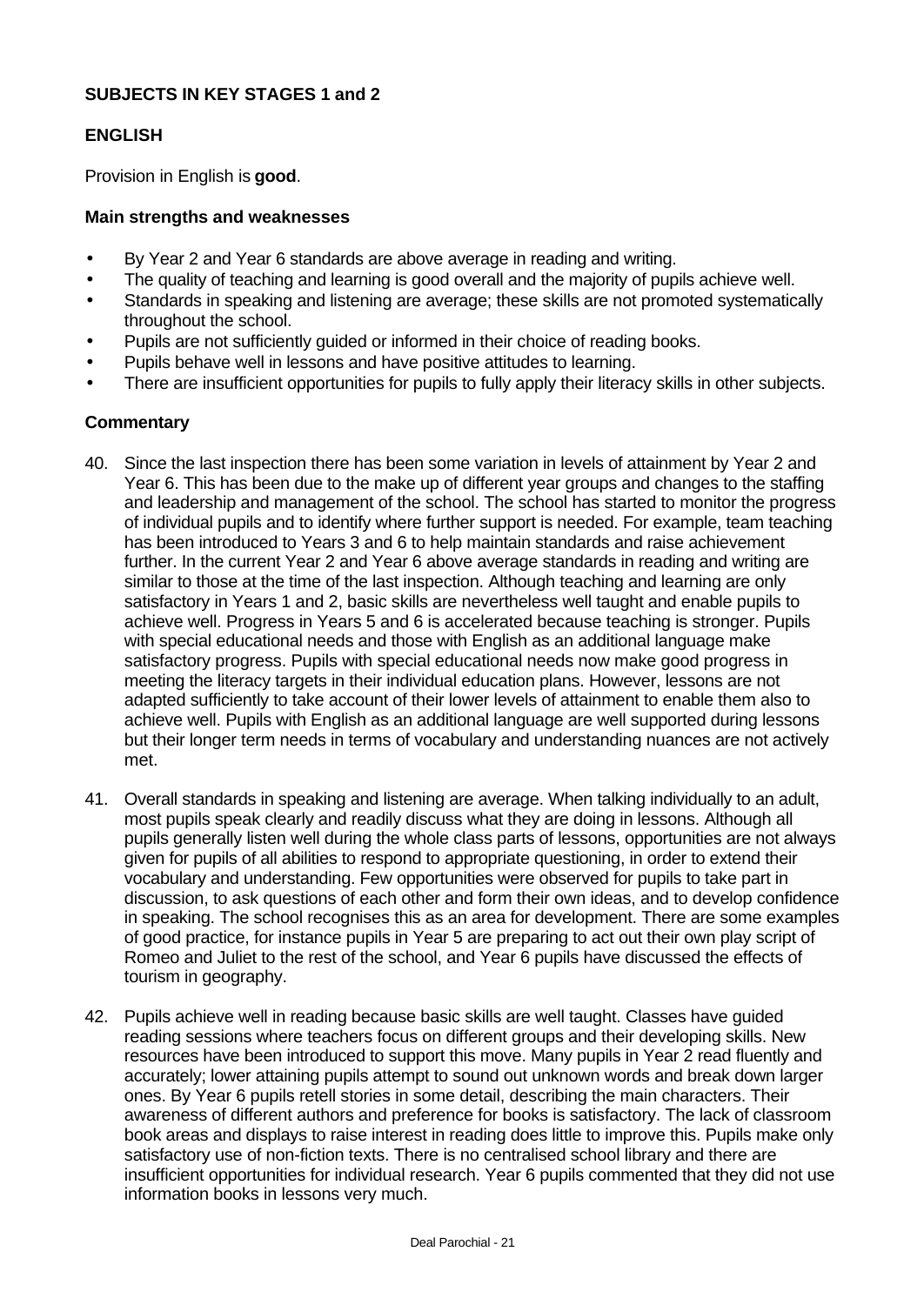- 43. Story planning for Year 2 encourages pupils to think their ideas and stories through before writing them down. The writing produced, particularly by higher attaining pupils, often shows imaginative thought. However, spelling, handwriting and punctuation skills, although systematically taught, are not sufficiently evident in the work produced. By Year 6, pupils' writing is often lively and well structured. Spelling is usually accurate and a full range of punctuation is used. Pupils' writing serves different purposes, such as informative, journalistic and narrative. Although the work set challenges higher attaining pupils well, it is not always appropriate for lower attaining pupils, including those with special educational needs. This results in work that is sometimes inaccurate and lacking in content. Overall, pupils do not apply their handwriting and presentation skills sufficiently.
- 44. The quality of teaching and learning overall is good. In the very good lesson in Year 5 high expectations, challenge and a lively, stimulating and dramatic introduction involved all pupils and resulted in the development of many new skills and the commitment of pupils. The teaching assistant, although used well, could have been even more effective in giving more group as well individual support to lower attaining pupils. This was also the case in some other lessons where the role of the teaching assistant needed to be more fully and carefully considered. Lessons, however, are generally well planned, prepared and managed. Where they are not so successful, teachers have lower expectations both of the quality and quantity of work produced. Marking is inconsistent; in the best examples pupils are informed of how well they have done and what they need to do to improve. The conclusions to lessons provide opportunities for pupils to report back on what they have done, but do not allow sufficient opportunities for pupils to evaluate their learning. In guided reading sessions, the group reading with the teacher is well catered for; the provision for other pupils, however, needs to be more carefully planned.
- 45. The subject leaders provide satisfactory leadership and management. They have a clear view of what needs to be improved, and have worked well with staff to put improvement strategies into practice. They have not yet had sufficient time and opportunity to fully monitor work in classrooms. National and optional end-of-year test results are now used to track individual progress and to set targets for teachers to plan for and pupils to work towards.

#### **Language and literacy across the curriculum**

46. Some over-use of worksheets and activities that do not take enough account of pupils' particular literacy skills limits the effectiveness of the opportunities provided in other subjects. At times this leaves higher attaining pupils insufficiently challenged and lower attaining pupils struggling in their work.

#### **MATHEMATICS**

Provision in mathematics is **good**.

#### **Main strengths and weaknesses**

- Pupils achieve well in terms of basic numeracy skills as the result of effective teaching.
- Higher attaining pupils are regularly challenged in Years 5 and 6.
- Practical tasks are used well for lower attaining pupils and those with special educational needs in Years 1 and 2.
- Mental arithmetic sessions are not brisk enough.
- Plenary sessions are not always planned well enough to summarise key learning or show how the work will develop.

#### **Commentary**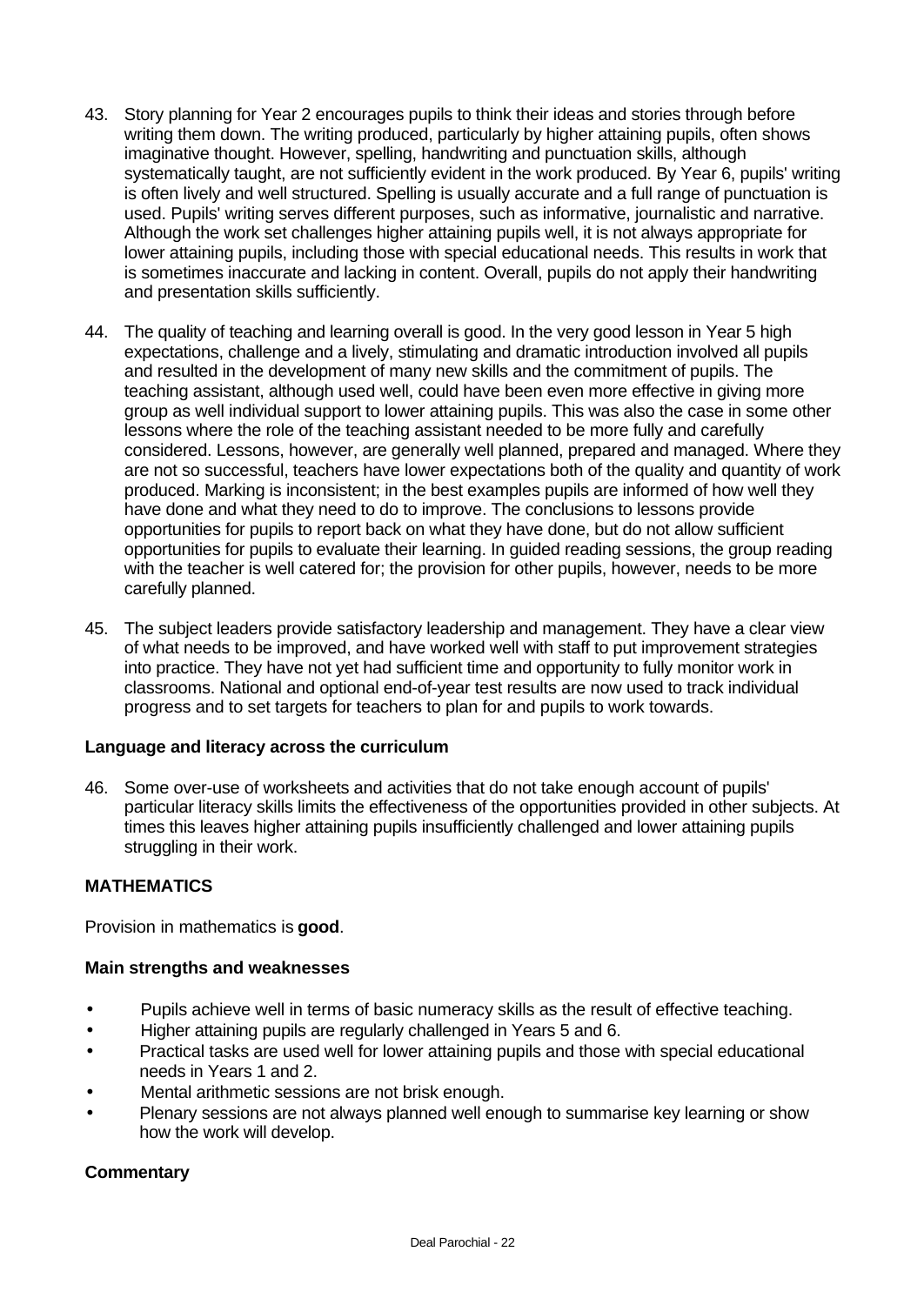- 47. There has been an improvement in standards in Year 2 since the last inspection; standards are now above average and pupils achieve well. However, since the last inspection results in Year 6 declined and are only now beginning to return to the levels reported in 1998; these fluctuations are not entirely due to differences in the pupils' abilities. Improved management led to improved standards in 2003. In Year 6 standards are currently above average and pupils achieve well. Pupils in Years 1 and 2 calculate confidently using a range of strategies. Year 2 pupils record data on pictograms and bar charts and higher attaining pupils answer questions by interpreting the data. By Year 6 higher and average attaining pupils have a good understanding of place value, calculate reliably and use fractions and percentages confidently. Lower attaining peers are not as secure with place value or percentages. Pupils recognise pattern in number sequences and extend these to the 'nth' term. Higher attaining pupils express their sequences algebraically. However, pupils' mental recall is not always swift enough.
- 48. Mathematics is soundly taught in Years 1 and 2 and well taught overall in Years 3 to 6, which is an improvement since the last inspection, particularly in terms of the clarity of planning. Even in the better lessons mental sessions are not brisk enough, though, and not all concluding sessions develop learning further. Because higher attaining pupils are given demanding work in Years 5 and 6 they achieve well, but younger higher attainers are not always challenged, especially in Years 1 and 2. In Years 1 and 2 the practical tasks provided for lower attainers and pupils with special educational needs ensure that they understand the work and achieve success but some lower attaining pupils in Years 5 and 6 struggle to complete the work set because it is very difficult for them. When supported by adults these pupils do overcome their difficulties, but the effort is sometimes too great for them when they do not have immediate help available. The National Numeracy Strategy is used well to enable pupils to use a variety of methods for calculation and explain what they have done; interactive whiteboards are used effectively in Years 3 to 6. Pupils' targets are overtly shared with them and are recorded when they reach them, so pupils know what they need to learn next. In the best lessons pupils are told what they need to do to achieve the appropriate level on the National Curriculum. Although information and communication technology is used by teachers and selected pupils during introductions and plenary sessions in Years 3 to 6, pupils seldom use the computer to conduct their individual tasks.
- 49. The leadership of the subject is currently the shared responsibility of two teachers. Their leadership is sound because, although they are appropriately involved in overseeing provision, they have only recently begun to analyse and evaluate results and have not yet taken active steps to bring about developments. Under the leadership of the headteacher, challenging targets are now set for pupils and their progress is regularly tracked; achievement is improving as a result.

#### **Mathematics across the curriculum**

50. Mathematics is sometimes used to record data in science and geography, and measurements are occasionally applied in design and technology and geography. While such instances provide some appropriate practice, especially in using scales and understanding the significance of data, they are not part of a planned programme of applications to reinforce work taught in numeracy lessons and to illustrate the relevance of mathematics to daily life.

#### **SCIENCE**

Provision in science is **satisfactory.**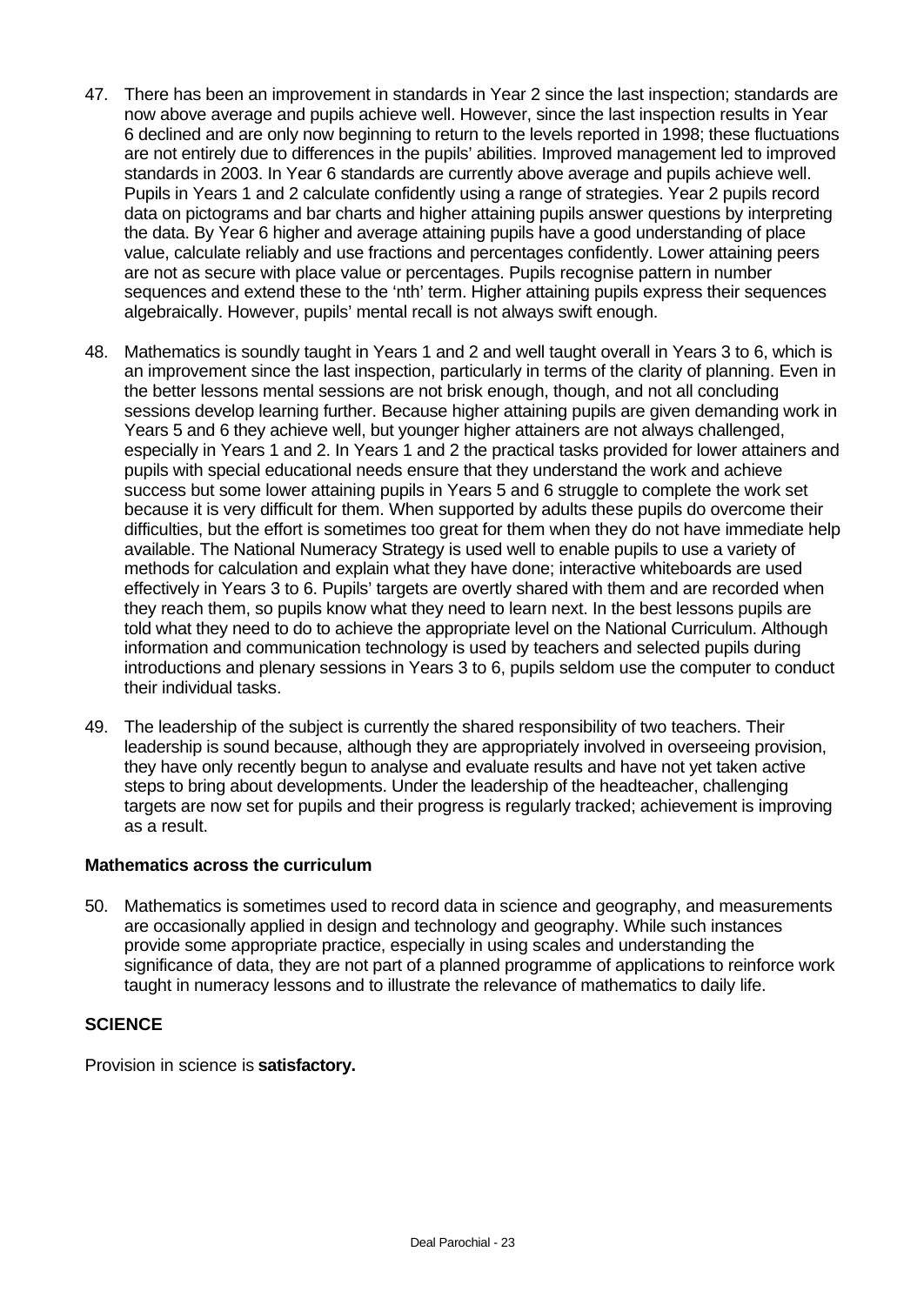- Lessons observed indicate that the underachievement in Years 3 to 6 is being addressed successfully.
- Pupils enjoy science and have very positive attitudes toward the subject.
- Scrutiny shows that lessons are over directed and work is not always matched to the needs of the pupils.
- There are too few opportunities to encourage pupils to work independently and apply the skills they have learned.

### **Commentary**

- 51. Teaching in Years 1 and 2 is good and pupils achieve well. Pupils talk enthusiastically about their work on electricity and circuits and are keen to explain that 'you can't make a circuit with plastic'. In the only lesson observed in Year 2, resources were well organised and pupils, well supported in two groups, investigated the impact of adding weight to a vehicle being rolled down a ramp. Teaching observed in Years 3 to 6 was good. In Year 6 pupils were actively engaged in designing their own experiment to investigate whether it is possible to predict how fast microorganisms will cause decay in leaves. This encouraged them to use and apply skills already taught and in doing so they demonstrated that they understood about the concept of a 'fair test' and that they must only 'change one variable at a time'. In Years 3 and 5 good teaching also ensured that resources were well prepared and that pupils collaborated well to solve the problems set. In Year 3 the teacher made very good use of the interactive whiteboard to convert findings into bar charts, thereby enabling the pupils to evaluate their results with greater ease.
- 52. National test results indicate that whilst pupils in Years 1 and 2 achieve well, pupils in Year 6 are underachieving although standards are average. The school recognises this and effective action to improve achievement for older pupils is being taken. The above average standards of work observed in lessons are not reflected in pupils' books. Scrutiny indicates over-direction by teachers and not enough account taken of the differing abilities of pupils. Consequently higher attaining pupils are not always challenged sufficiently and lower attaining pupils will sometimes find the work difficult to complete. This situation is similar to that reported at the time of the last inspection. Pupils are given too few opportunities to apply the skills they have learned and to show initiative in planning their work and drawing and recording conclusions.
- 53. The subject is very well led by the headteacher. He has identified the underachievement in Years 3 to 6 and made the improvement of science teaching a priority in the school development plan. Lessons observed indicate that this is making a difference and pupils are responding well to the additional opportunities offered.

## **INFORMATION AND COMMUNICATION TECHNOLOGY**

Provision in information and communication technology is **satisfactory**.

#### **Main strengths and weaknesses**

- By Year 6 pupils achieve average standards.
- There are good resources and accommodation for teaching the subject.
- There has not been sufficient monitoring of the subject.

#### **Commentary**

54. There was insufficient evidence to make a judgement on standards and achievement by Year 2. A discussion with some Year 2 pupils indicated that they had not done much work and that what they had done was not particularly challenging, showing insufficient expectation by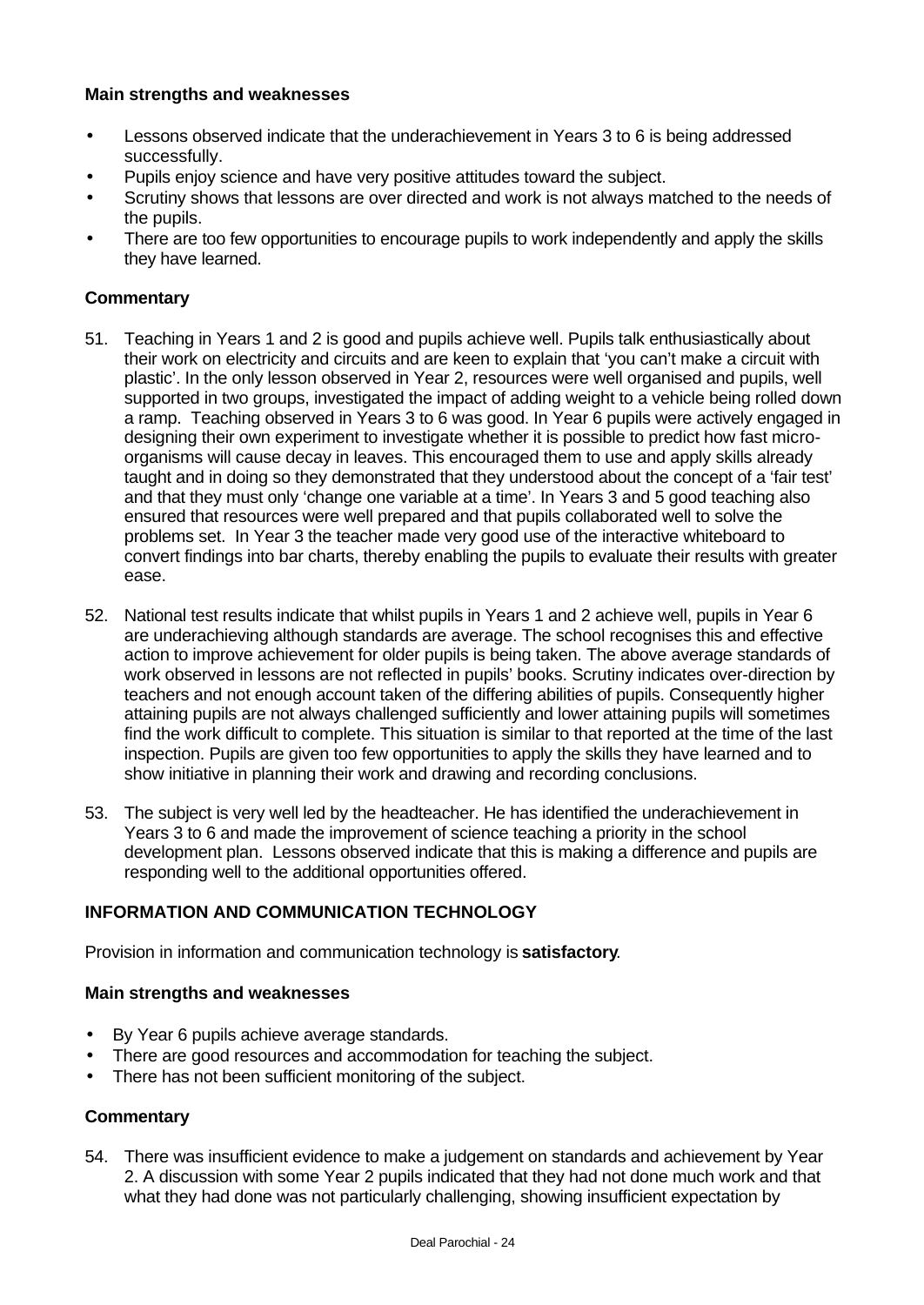teachers. A discussion with some Year 5 and 6 pupils, along with their work displayed on computers, shows that by Year 6 standards are broadly average and that pupils achieve satisfactorily, as at the time of the last inspection. The lack of assessment procedures means that teachers are not yet fully identifying and challenging higher attaining pupils or providing further support where it is needed. In consequence, standards and achievement are unlikely to improve. This was apparent in one of the lessons seen, where pupils worked in mixed ability pairs, providing neither challenge for the higher attainers nor appropriate support for the less able.

- 55. The overall quality of teaching and learning is generally satisfactory although shortcomings in pupils' behaviour and lack of preparation meant that pupils made very little progress in lessons during the inspection. The teacher asked pupils to go to different web sites without previously checking whether they could be downloaded and information accessed. Computers are used in a limited number of lessons for word-processing; teaching of this was satisfactory. Information and communication technology was used well in a Year 6 literacy lesson where a pupil with special educational needs was made to feel an important member of a group when entering the group's suggestions onto a laptop.
- 56. The school uses a scheme of work, based on national guidelines, that provides much of the software needed in teaching, and the computer suite provides good facilities for teaching the subject. However, although each class is timetabled for a weekly session of information and communication technology skills, limited use is made of the suite at other times to use these skills in teaching and learning in other subjects. The co-ordinator manages the subject satisfactorily by evaluating samples of pupils' work, but does not fully monitor the provision with a view to improving the quality of teaching and learning and raising standards.

### **Information and communication technology across the curriculum**

57. The 'interactive whiteboards' are used well by teachers in the classrooms in Years 3 to 6 to display ongoing work, and as a resource such as a number line in mathematics and for displaying data in science. Pupils confidently participate in presenting or amending such information but do not regularly use computers independently as a part of their own day-to-day work. Lessons in the computer suite do build on the curriculum taught in other subjects.

## **HUMANITIES**

#### *Geography was inspected individually and is reported in full below. Inspectors also saw two lessons in history.*

Not much **history** has yet been covered in Years 1 and 2, so it is not possible to make a judgement on standards by Year 2. From the work in books pupils achieve satisfactorily, and by Year 6 standards are broadly average. Much of the work is descriptive and does not show any pupils working at a higher level. There is nothing recorded, for example, to show that pupils consider how historical events have wider effects. In the one lesson seen in Year 2, unsatisfactory management led to a slow pace for learning. Low expectations and the lack of a clear focus resulted in little progress being made by pupils. In a very good lesson in Year 5, though, pupils were helped to understand different points of view through role-play as key Spaniards and Britons in the events of the Spanish Armada. The subject is well led and managed. The co-ordinator's approach to his role is seen as a good model for others to follow. He has reviewed the scheme of work and introduced thorough, yet manageable, skills-based assessment procedures. These are already helping teachers when planning new units of study. Some rigorous work sampling has been carried out, showing where teachers have not fully covered units of study, and where pupils have not been sufficiently challenged.

## **Geography**

Provision in geography is **satisfactory**.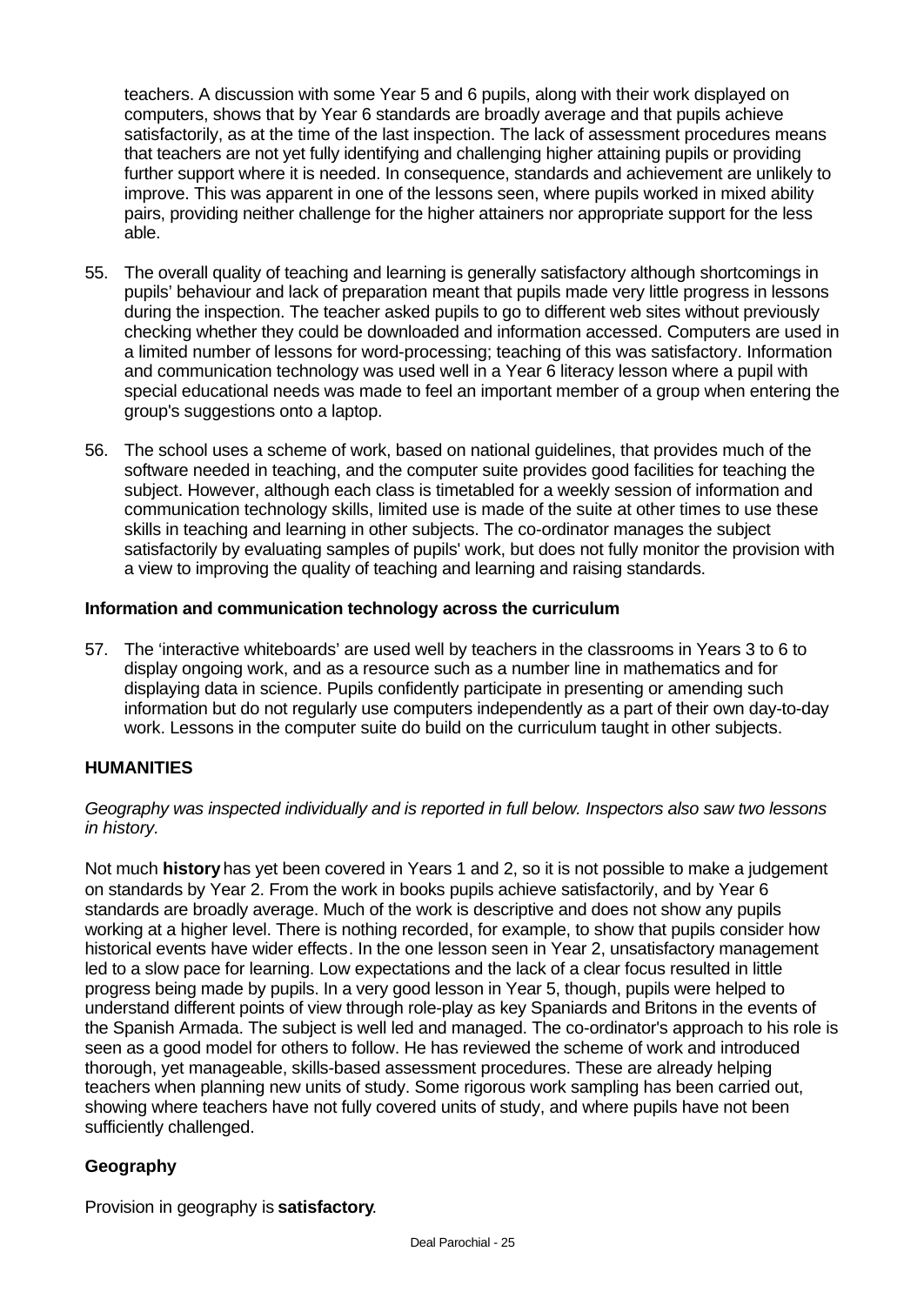- Teaching was good in the lessons observed.
- Coverage is limited in depth and breadth and specific work to meet the different needs of higher and lower attainers is seldom planned.

## **Commentary**

- 58. Standards in Year 2 and Year 6 are broadly average and achievement is generally satisfactory although most work covered is the same for all pupils, and higher attaining pupils are rarely challenged except through occasional tasks that give them the chance to undertake independent research. Pupils with special educational needs are expected to complete the same work as peers, which sometimes limits their understanding of geographical principles. Year 2 pupils know about some features of islands and record these on maps as well as noting the differences between life on the island of Struay and their own experiences in Deal. Year 6 pupils recognise some features of deserts, forests, glaciers and mountains. They know the locations of important mountain ranges and name some human activities that take place on mountains. The work in pupils' exercise books covers the topics required by the National Curriculum but it is often only superficial and at worst consists of worksheets that only require the completion of single word answers or maps to be coloured. Although standards overall are similar to the those at the time of the last inspection, the above average standards then evident in some year groups were not seen this time.
- 59. No teaching was observed in Years 1 and 2 but the two lessons in Years 3 and 4 seen during the inspection were good. Essential information was provided, and usefully recapitulated, relevant vocabulary introduced and questioning effectively helped pupils to apply their knowledge. Resources, including information and communication technology, were used well to illustrate the main points of the exposition and activities were useful in assisting pupils to understand. Over the long term teaching is generally satisfactory, though, because worksheets limit pupils' responses, little guidance is given on how pupils can improve their work and the needs of different pupils are not met sufficiently well.
- 60. The co-ordinator has only recently taken responsibility for the subject and has made a sound start in reviewing planning, sampling pupils' work and auditing resources in order to establish an overview of the provision. Guidance on how to proceed is being provided by the deputy headteacher, whose developments in the co-ordination of history are being used as an exemplar.

# **CREATIVE, AESTHETIC, PRACTICAL AND PHYSICAL SUBJECTS**

*Music was inspected fully and is reported on below but in art and design and physical education there was not enough evidence to judge achievement. However, work was sampled. Work in design and technology was not inspected.*

No lessons were observed in **art and design** but pupils' previous work was examined and this indicates that standards overall are average. Art and design work on display throughout the school indicates that pupils have applied a broad range of skills and techniques. In Year 1 they mix watercolours satisfactorily to match skin tone and in Year 2 pupils have made sound pencil drawings of Barnaby the travelling bear. Displays in Years 3 to 6 show a satisfactory progression of skills with occasional evaluative comments from pupils that indicate attempts to improve standards further; for example 'I was pleased with the second self portrait', 'I preferred the shape of the face and mouth'. A multicultural display in the entrance hall used a combination of photographs, textiles and artefacts to reflect very well 'our multicultural school', but there was no other evidence of celebrating artists from other cultures.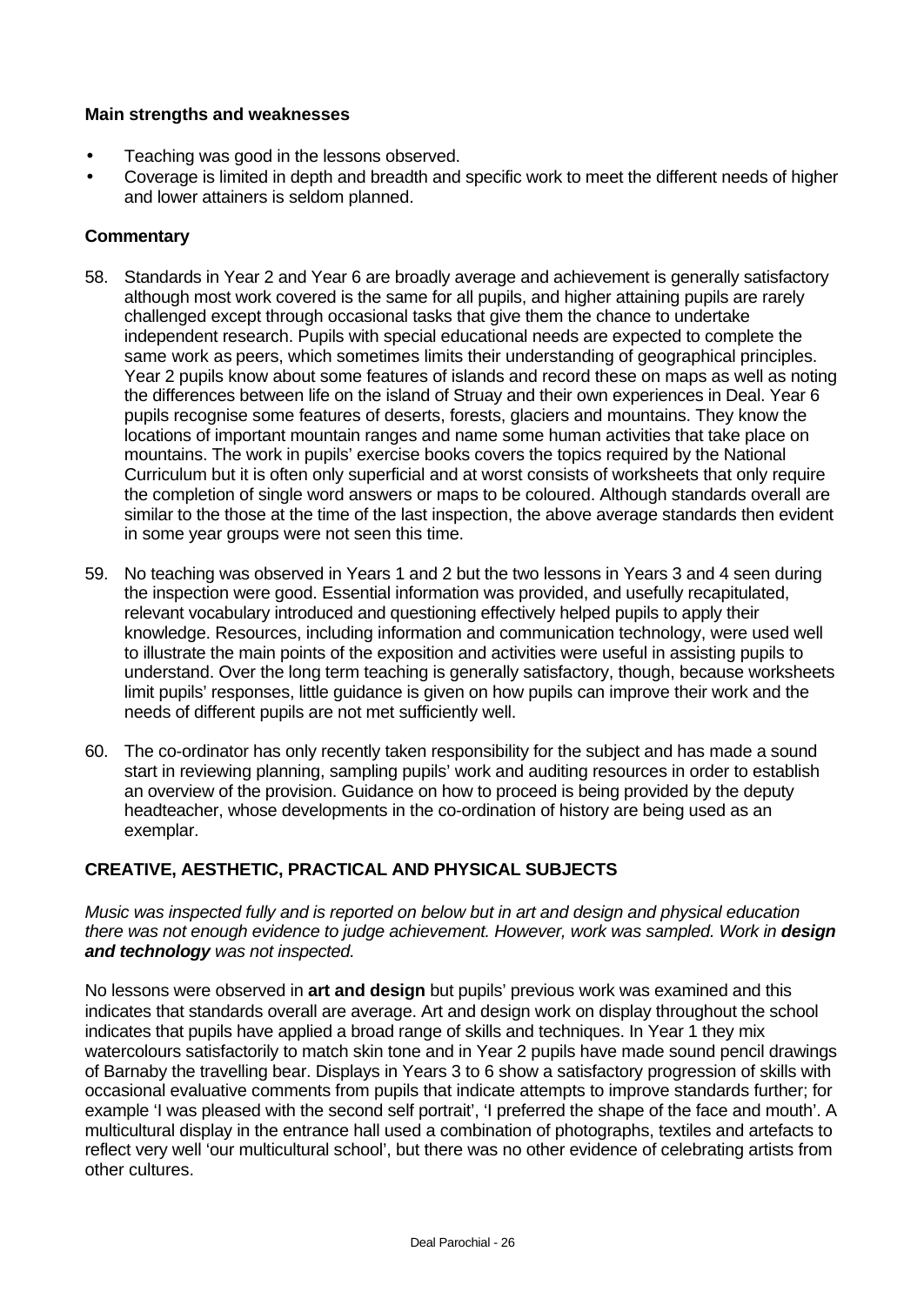One **physical education** lesson in Year 3 was very good because it was well planned and prepared. Pupils' very good behaviour and positive attitudes contributed to effective learning as they worked hard to practise and develop dance routines based on the theme of Noah's Ark. The unsatisfactory behaviour of pupils in a Year 2 lesson resulted in little progress being made. They were not able to apply sufficient co-ordination and control to their movements. A good range of extra-curricular sports and games activities adds to the provision for the subject.

### **Music**

Provision in music is **satisfactory**.

#### **Main strengths and weaknesses**

- The curriculum is enhanced by extra-curricular activities and instrument tuition.
- Opportunities for creativity are not a regular feature of lessons.
- The teaching is rarely better than satisfactory.

#### **Commentary**

- 61. Standards are average in Year 2 and Year 6 and achievement is generally satisfactory, but there is limited provision in lessons for higher attaining pupils to develop their skills and talents and additional support for pupils with special educational needs is usually only provided through help from other pupils. The above average standards in Year 6 reported at the last inspection have not been maintained. Pupils generally sing satisfactorily but with limited awareness of dynamics and diction. Year 6 pupils know there are different styles of music and apply their knowledge of blues songs to writing some suitable lyrics. Year 2 pupils keep the pulse satisfactorily, and many also mark the rhythm but few maintain their part when rhythm and pulse are performed together. Year 2 pupils also recognise changes in pitch. In Years 1 and 2 pupils are given too few opportunities to play instruments as they are not provided with an instrument each, and as a result by Year 4 some pupils still do not know how to hold and play them correctly.
- 62. The teaching is satisfactory overall. Most of the music lessons in the school follow a published scheme of work. The requirements of the National Curriculum are covered by this work, but it results in predictable lessons and limited opportunities for creativity. Basic information is taught and pupils perform regularly to recorded tracks, practising relevant exercises. While more confident teachers develop ideas in the scheme and provide useful feedback to pupils as the work proceeds, those teachers who are less confident fail to give guidance on how performance can be improved. Only pupils in Year 6 are given any opportunities to appraise their own performance, and these are limited. Most work is done by the whole class, so there is limited scope for independent learning as well as challenge for higher attainers. Teachers in Years 1 and 2 do not always manage pupils effectively with the result that time is wasted restoring their attention and this reduces productive lesson time.
- 63. Even though the subject has not been a priority for the school, the leadership of the co-ordinator is not satisfactory, as there is little active promotion of music. Although music is played before and after assembly, for instance, no mention is made about the chosen pieces, and there is little to stimulate interest through displays. Extra-curricular activities do enhance provision for pupils who are interested, however. There is a choir and a recorder club, as well as peripatetic music tuition in woodwind and brass. The curriculum is also enhanced by visiting musicians and opportunities to perform in the community.

## **PERSONAL, SOCIAL AND HEALTH EDUCATION AND CITIZENSHIP**

There was not enough evidence to report on this area in detail, but one lesson, *circle time* in Year 1, was sampled. The teaching was satisfactory, as were learning and achievement as pupils considered how to seek the approval of others through their actions. Pupils' learning styles and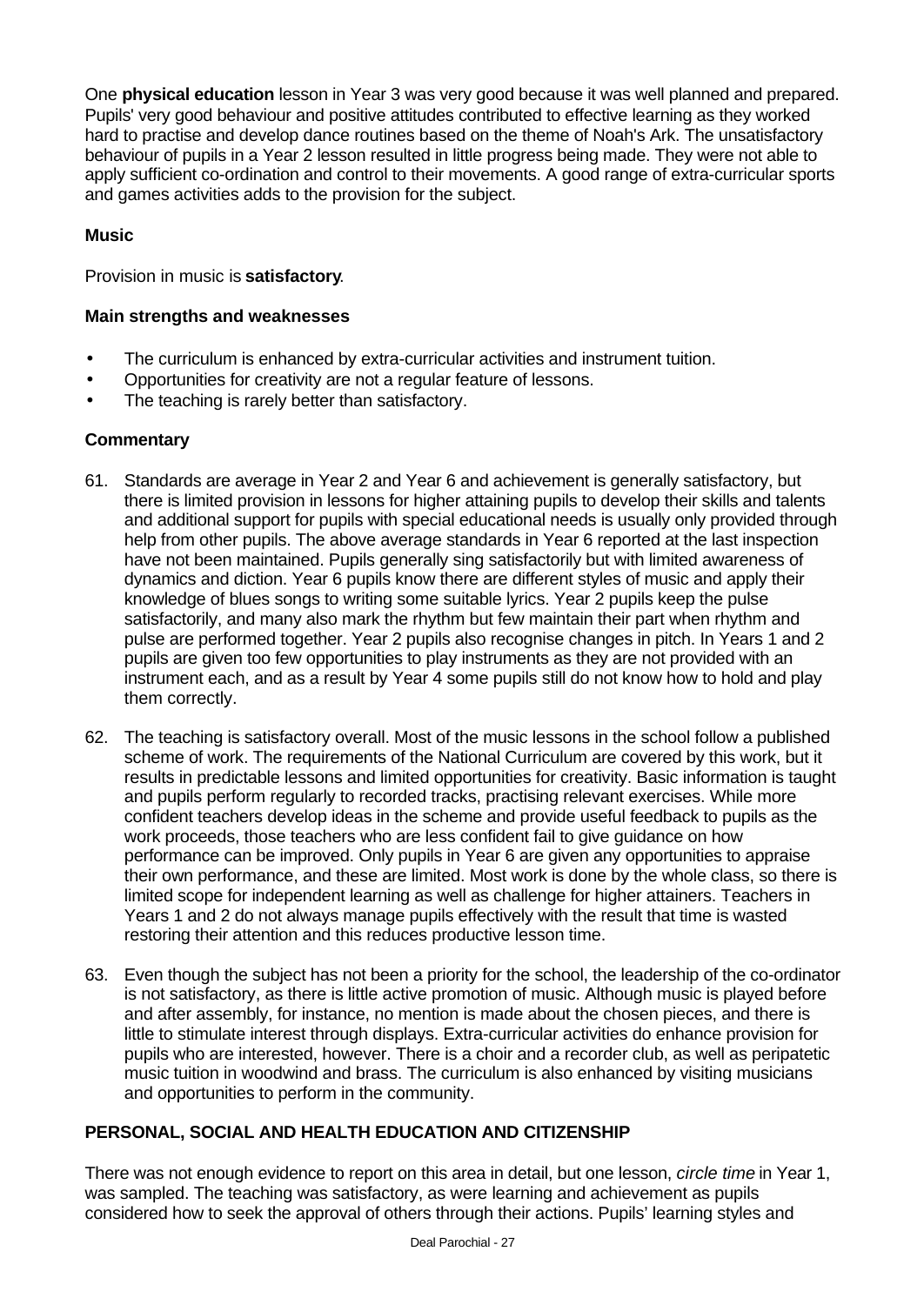strengths are assessed by the school, and their awareness of these aspects has a positive effect on their self-esteem, especially when they are chosen to fulfil certain tasks or roles on the basis of their talents. Assemblies seen during the inspection also made a good contribution to this curriculum area.